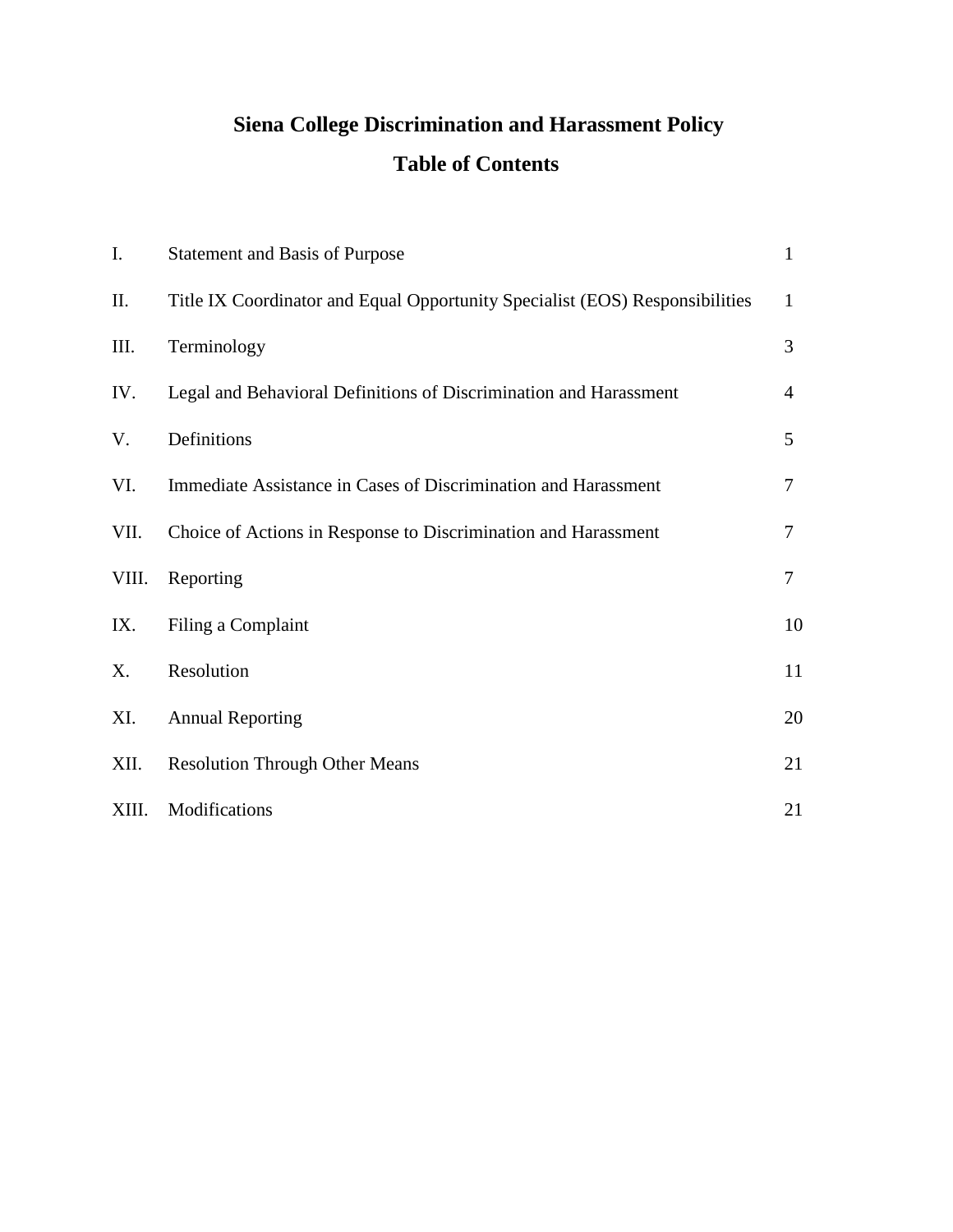# **Discrimination and Harassment Policy**

# **I. Statement of Basis and Purpose**

Siena College is committed to promoting a learning and working environment where discrimination and harassment is not tolerated. This policy shall apply regardless of race, color, religion, creed, ethnicity, national origin, gender, age, sexual orientation, gender identity or expression, familial status, veteran status, disability, predisposing genetic characteristics, domestic violence victim status, or other basis identified in federal or state law. Acts of discrimination and harassment, which are offenses directed against persons because of their identification with one of these categories, are prohibited under this policy. This policy prohibits discrimination and harassment in all College programs and activities. Conduct prohibited by this policy also may violate laws enforced through the public criminal justice system. Individuals may decide to utilize both this policy and the public criminal justice system, simultaneously, to address covered conduct. Siena College proceedings that involve alleged violations of this policy will be conducted through a process that is prompt, equitable, fair, impartial, and provides adequate notice and a meaningful opportunity to be heard.

This policy applies to conduct involving students, employees, or third parties (e.g., contractors, alumni, visitors) that: (a) occurs on College property, (b) takes place in any College-sponsored program or activity such as travel, research or internship programs or (c) when such conduct may have a continuing adverse effect or could create a hostile environment on campus. This policy also applies to student conduct that occurs off College property.

Our commitment is rooted in the Franciscan and Catholic tradition, which affirms the unique worth of each person and shares a commitment to building a world that is more just, peaceable, and humane. The dignity of the individual should never be violated in any way, and the college community views, with seriousness, violations of this policy against any person.

Accordingly, Siena College is committed to:

- Defining conduct that constitutes discrimination and harassment
- Providing clear reporting options for all members of our campus and visitors following disclosing a violation of this policy
- Promptly responding to and investigating allegations of discrimination and harassment, including taking steps to eliminate a hostile environment if one has been created and prevent the recurrence of future incidents of discrimination and harassment. The College's response may include pursuing disciplinary action when appropriate, referring the incident to local authorities when appropriate, and taking action to investigate and address any allegations of retaliation
- Providing ongoing assistance and support to members of our campus who file complaints of discrimination and harassment
- Providing awareness and prevention information on discrimination and harassment, including disseminating our policies, implementing training, and educational programs for all College constituents

# **II. Title VII and the Title IX Coordinator and Equal Opportunity Specialist (EOS) Responsibilities**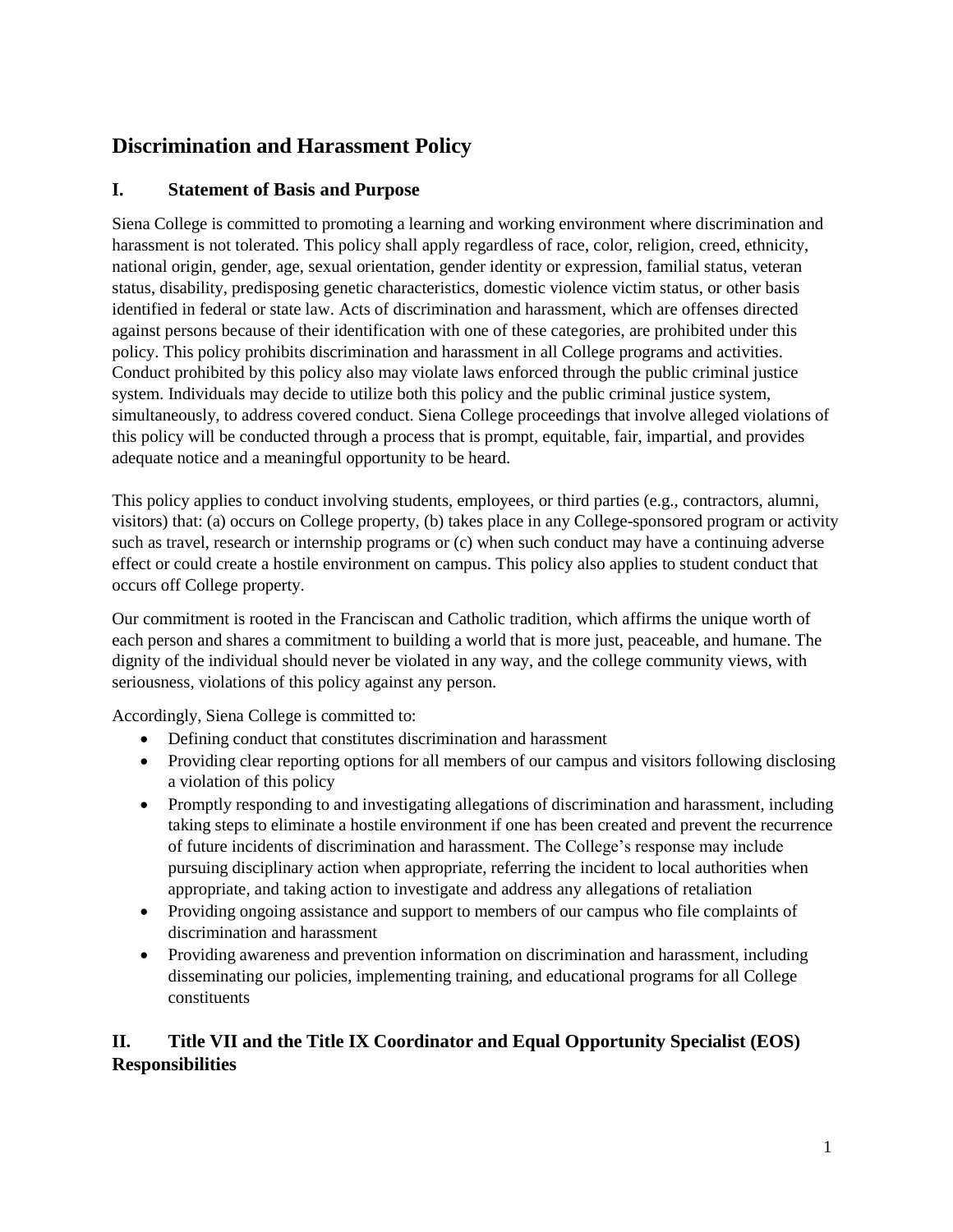- A. Siena College's Title IX Coordinator/EOS has primary responsibility for coordinating the College's efforts to comply with and carry out its responsibilities under Title VII and Title IX which prohibits discrimination in all of the College's programs and activities, as well as retaliation for the purpose of interfering with any right or privilege secured by Title VII and Title IX.
- B. The Title IX Coordinator/EOS oversees the College's response to reports and complaints that involve possible discrimination and harassment, to monitor outcomes, and identify and address any patterns, so the College can address issues that affect the wider College community.
- C. An individual should contact the Title IX Coordinator/EOS in order to:
	- Seek information about rights and courses of action available to resolve reports or complaints that involve potential violations of this policy
	- Make a report that involves potential violations of this policy
	- Get information about available resources (including confidential resources) and support services relating to discrimination and harassment
	- Ask questions about the College's policies and procedures related to discrimination and harassment
- D. The Title IX Coordinator /EOS at Siena College is:

Lois Goland, JD Sarazen Student Union Room 235 Siena College 515 Loudon Road Loudonville, NY 12211-1462 518-782-6673 [lgoland@siena.edu](mailto:lgoland@siena.edu)

E. The following individuals serve as Deputy Title IX/EOS Coordinators, Title IX/EOS Investigators or Title IX/EOS Advisors and Educators

1. Deputy Title IX/EOS Coordinators and Associates: John Bebb, Senior Deputy Title IX Coordinator Senior Associate Dean of Students Student Specialist for Compliance/Education and Investigations Sarazen Student Union Room 302 518-783-2328 [jbebb@siena.edu](mailto:jbebb@siena.edu)

Jeanne Obermayer, Deputy for Students Student Life Compliance Officer Assists with Education and Investigations Sarazen Student Union Room 302 518-783-2421 [obermayer@siena.edu](mailto:obermayer@siena.edu)

Danielle Joyce, Title IX Associate Assists with Education and Investigations Sarazen Student Union Room 235 518-782-8924 djoyce@siena.edu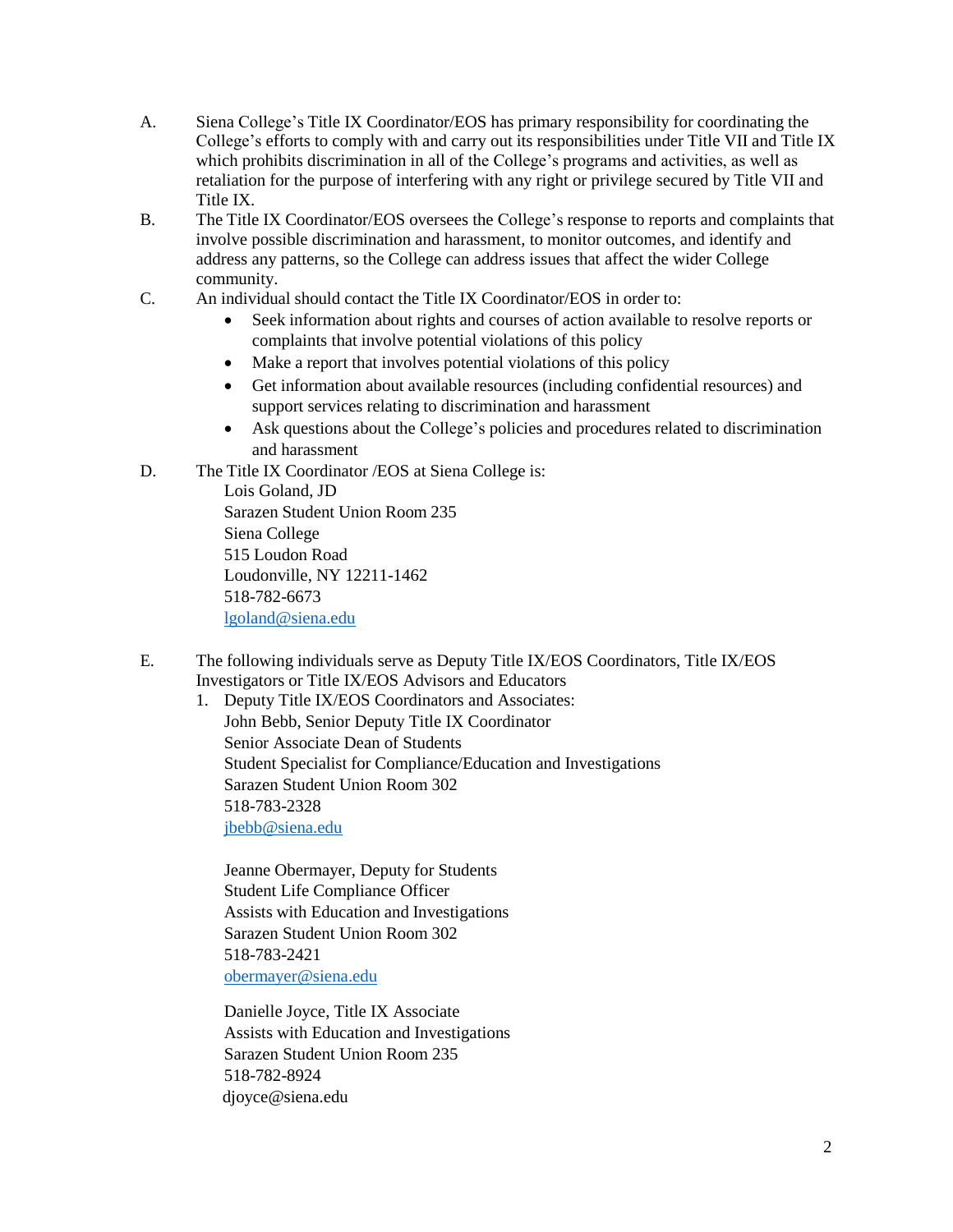2. Title IX/EOS Advisors and Educators:

Donna McIntosh Professor of Social Work Assists with Education and may serve as an Advisor Rosetti Hall Room 310 518-783-4261 [mcintosh@siena.edu](mailto:mcintosh@siena.edu)

Melody Nadeau, Ph.D. Assistant Director of International Programs/ESOL Assists with Education and may serve as an Advisor Foy Hall Room 301 518-786-5047 [mnadeau@siena.edu](mailto:mnadeau@siena.edu)

3. Title IX/EOS Investigators: Michael Hicks Associate Director of Public Safety Hines Hall, East Wing, First Floor 518-783-2376 [mhicks@siena.edu](mailto:mhicks@siena.edu)

#### TBD

Assistant Director of Public Safety Hines Hall, East Wing, First Floor 518-783-2376

# <span id="page-3-0"></span>**III. Terminology**

Definition of Protected Class Groups: Protected class groups are groups of individuals protected from discrimination and harassment. The following protected class groups are legally protected either by Federal or New York State law.

| <b>Federal Protected Categories:</b> | <b>New York State Protected Categories:</b> |
|--------------------------------------|---------------------------------------------|
| Age                                  | Age                                         |
| Disability                           | Race                                        |
| <b>Equal Compensation</b>            | Creed                                       |
| Genetic Information                  | Color                                       |
| National Origin                      | National Origin                             |
| Pregnancy                            | Ancestry                                    |
| Race/Color                           | <b>Military Status</b>                      |
| Religion                             | Sex                                         |
| Retaliation                          | Pregnancy                                   |
| <b>Sex</b>                           | Disability                                  |
| <b>Sexual Harassment</b>             | <b>Sexual Orientation</b>                   |
|                                      | Genetic Predisposition or Carrier Status    |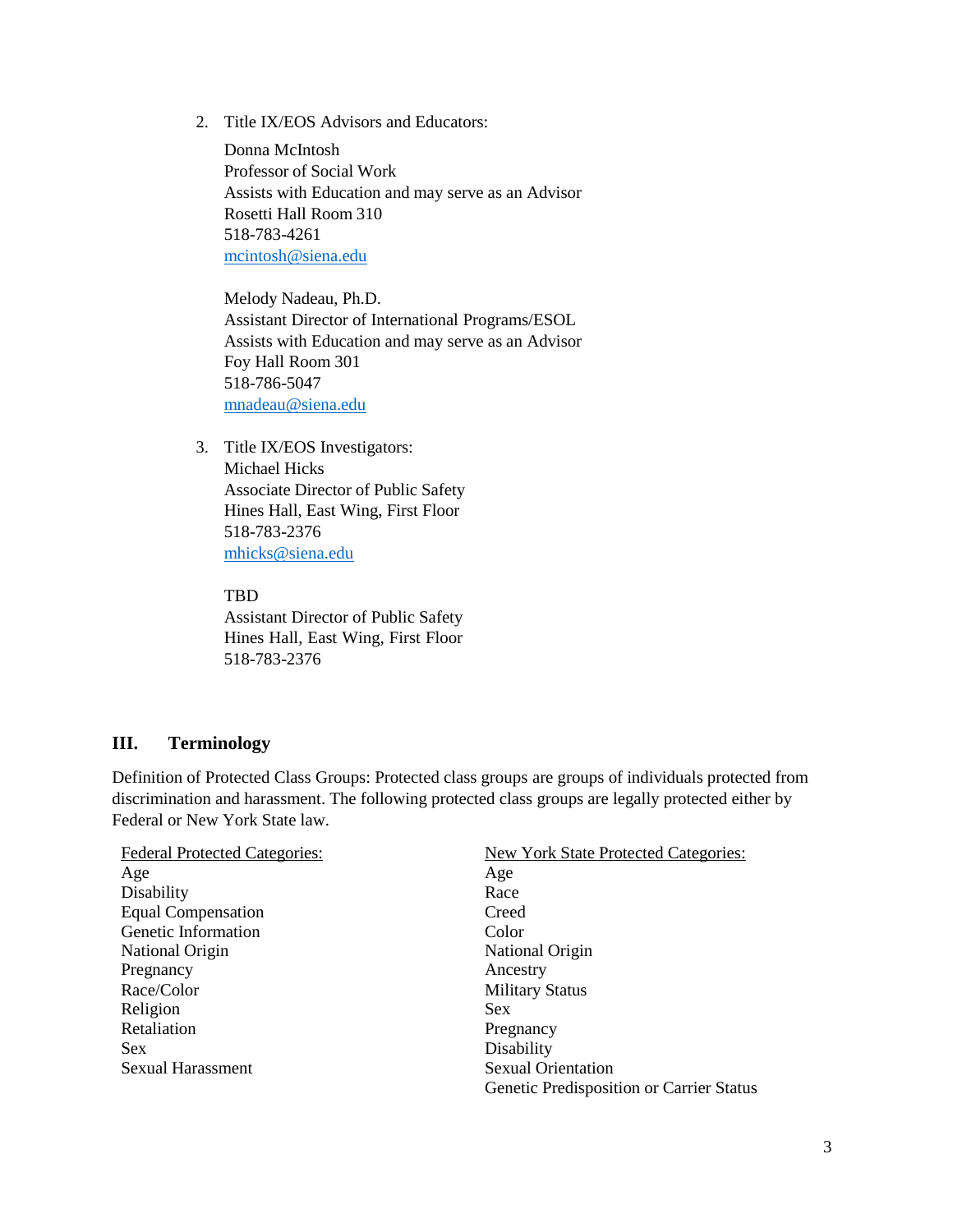Arrest or Conviction Lawful Off-Duty Activities Marital Status Status as Domestic Violence Victim Gender Identity

# <span id="page-4-0"></span>**IV. Legal and Behavioral Definitions of Discrimination and Harassment**

A. Discrimination: Discrimination is adverse treatment of any staff, faculty, student, and administrator based on the protected class or category of persons to whom they belong, rather than on the basis of their individual merit, with respect to the terms, conditions, or privileges of employment or academic standing.

Federal and State Law: Under Federal and New York State laws, it is illegal to discriminate against individuals, including:

- Recruitment and selection
- Compensation, assignment, or classification of individuals
- Transfer, promotion, layoff, or recall
- Job advertisements
- Testing
- Use of campus facilities
- Training and apprenticeship programs
- Fringe benefits
- Pay, retirement plans, and disability leave or
- Other terms and conditions of employment or academic standing
- Retaliation against an individual for filing a charge of discrimination, participating in an investigation, or opposing discriminatory practices
- Employment/academic decisions based on stereotypes or assumptions about the abilities, traits, or performance of individuals of a certain sex, race, age, sexual orientation, religion, or ethnic group, or individuals with disabilities, and denying employment or academic opportunities to a person because of marriage to, or association with, an individual of a particular race, religion, national origin, an individual with a disability, or other protected category
- B. Harassment: Harassment is unwelcome verbal or physical conduct prohibited by law directed toward, or differential treatment of, an employee or student because of their membership in any Federal or New York State protected group or on any other prohibited basis.

Harassment becomes unlawful when: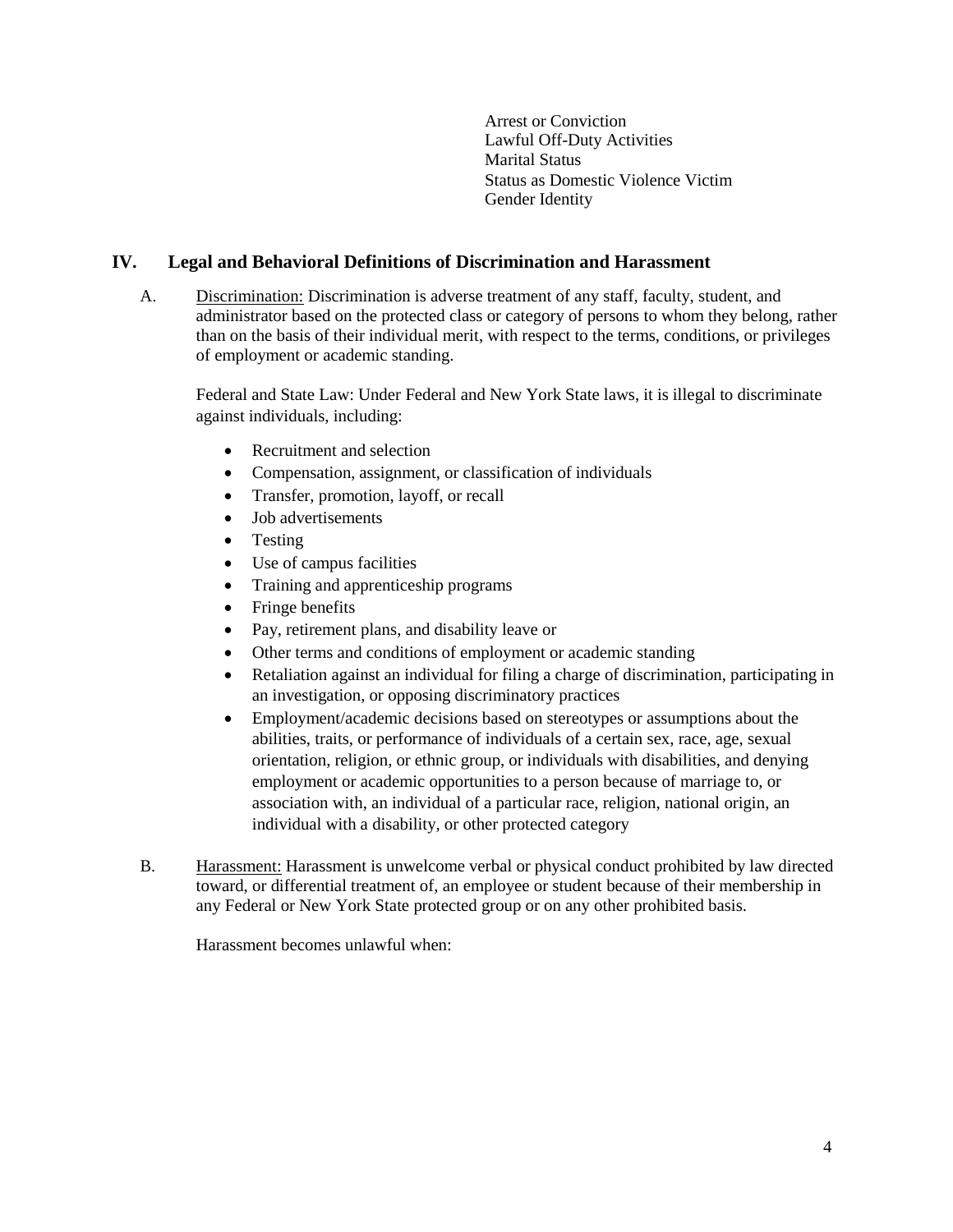- 1. Enduring the offensive conduct becomes a condition of continued employment/academic standing, or
- 2. The conduct is severe or pervasive enough to create a work/learning environment that a reasonable person would consider intimidating, hostile or abusive (NY State law has eliminated the "severe or pervasive" standard for **employees**. New York law requires only that an employee show that alleged harassment or retaliation rises above the level of "petty slights and trivial inconveniences").

Examples of harassment based on protected categories include, but are not limited to:

- Racial slurs or epithets
- Treating an individual differently because of the individual's race, sexual orientation, national origin, sex, religion, or other protected categories
- Unwelcome sexual advances
- Sexual innuendoes, comments, and sexual remarks
- Racial and sexual graffiti
- Telling jokes pertaining to protected categories
- Suggestive, obscene, or insulting sounds
- Posters, email, cartoons, pictures displayed in the work area that creates an offensive and intimidating environment
- Implied or expressed threat of reprisal for refusal to comply with a sexual request
- Patting, pinching, brushing up against another's body
- Engaging in threatening, intimidating or hostile acts towards an individual because that individual belongs to or is associated with any protected categories
- Electronic transmission of derogatory, demeaning, or hostile materials
- C. Work/Learning Environments: A hostile work/learning environment results from harassing conduct that has the purpose or effect of unreasonably interfering with an employee's work or student's learning, and creates an intimidating, hostile, or offensive working environment.

A hostile work/learning environment may exist when verbal and/or nonverbal behavior in the campus/workplace:

- Occurs because of an individual being a member of a protected class (e.g., sex, race, sexual orientation, age)
- Is unwanted or unwelcome
- Is severe or pervasive enough to unreasonably impact a student's learning or unreasonably impact the employee's work
- D. Third Party Harassment: The individual to whom the harassing conduct is aimed is not the only person who can complain about the harassment. Third parties may complain when the harassment directed at others adversely affects the other person's work/learning environment. Third parties may also complain when offensive conduct, even if it is consensual between the parties involved, is creating a hostile work/learning environment for the third party.

# <span id="page-5-0"></span>**V. Definitions**

# A. Definition of Employee Consensual Relationships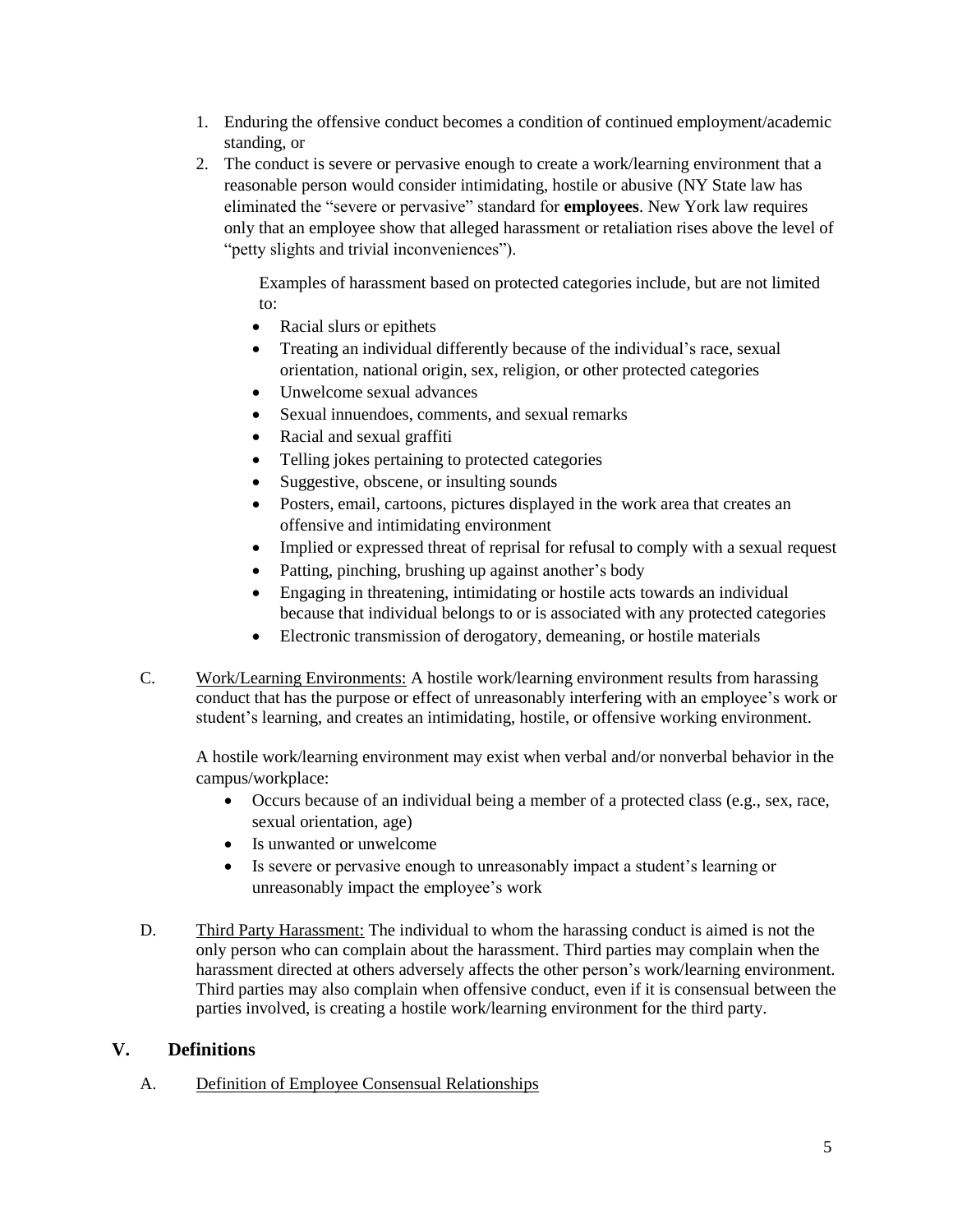Siena College does not intrude upon private choices regarding personal relationships when these relationships do not violate the policies of the College, cause harm to the safety and wellbeing of members of the campus community, or increase the risk of harm to the safety and wellbeing of members of the campus community.

Should an employee be found in violation of the consensual relationship policy and charges of sexual harassment are made, it shall not be a defense to allege that the relationship was consensual in any proceeding brought under these procedures.

1. With other employees:

Consensual romantic or sexual relationships in which one employee retains a direct supervisory or evaluative role over another employee are unethical, create a risk for real or perceived coercion, and are expressly a violation of this policy. Therefore, persons with direct supervisory and/or evaluative responsibilities who are involved in such relationships must bring those relationships to the attention of their supervisor, and will likely result in the necessity to remove the employee from the supervisory and/or evaluative responsibilities.

2. With students:

Unique relationships exist between students and certain employees of the College, such as faculty members, administrators and staff who serve in such roles as educator, counselor, evaluator, advisor, or who exercise other types of control over students. Given the possibility that abuse of this relationship or the appearance of abuse may occur, the College views it as unacceptable if faculty members or other instructional personnel, administrators, or staff members engage in amorous relationships with students enrolled in their classes or subject to their supervision, control, or authority, even when both parties appear to have consented to the relationship.

# B. Definition of Complainant

"Complainant" shall mean a student or employee who has reported discrimination or harassment. In some instances, the College may serve as the Complainant (see "Complaints Filed by the College" in Section IX - Filing a Complaint - of this policy).

# C. Definitions of Accused and Respondent

- 1. "Accused" shall mean a person accused of a violation under this policy who has not yet entered the College's conduct process. A person accused under this policy who is not a student or employee of Siena or whose identity is unknown shall also be referred to as accused.
- 2. A "Respondent" shall mean a person accused of a violation who has entered the College's conduct process.

# D. Definition of Reporting Individual

"Reporting Individual" shall encompass the terms Complainant, witness, and any other term used to reference an individual who brings forth a report of a violation.

# E. Definition of Witness

A "witness" is defined as an individual who has knowledge of facts that may be relevant to the resolution of an allegation.

F. Definition of Bystander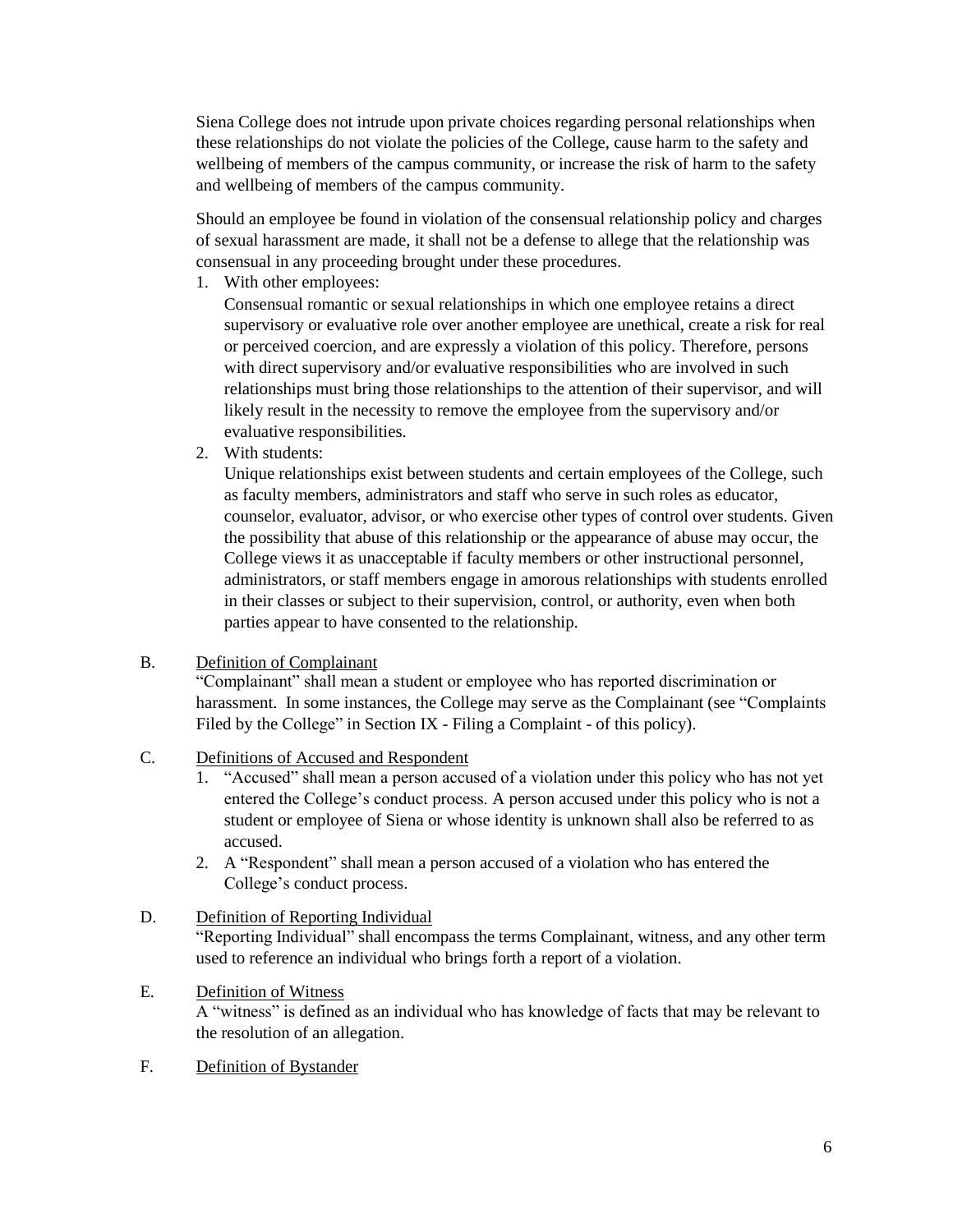A "bystander" shall mean a person who observes a crime, impending crime, conflict, potentially violent or violent behavior, or conduct that is in violation of rules or policies of the College.

G. Definition of Review Panel

The Review Panel consists of faculty, staff and administrators selected from the Siena College community. The Review Panel makes a determination of responsible or not responsible and makes sanctioning recommendations in formal meeting. These panel members are trained annually in the College's Discrimination and Harassment Policy and procedures, case review,and adjudication. A Review Panel member will not participate in a panel meeting should there be a conflict of interest.

# <span id="page-7-0"></span>**VI. Immediate Assistance in Cases of Discrimination and Harassment**

Students, faculty, staff, administrators, and visitors at Siena College who experience any form of discrimination or harassment on or off-campus (including Siena-sponsored trips and events) are strongly encouraged to immediately report the incident by contacting Siena College's Department of Public Safety (518-783-2376 or 518-783-2999), which is available 24 hours a day, 7 days a week. Campus public safety officers can also assist the Complainant with filing a complaint both on and off campus, and in obtaining counseling and other services.

# <span id="page-7-1"></span>**VII. Choice of Actions in Response to Discrimination and Harassment**

Options in General: Complainants have many options that can be pursued simultaneously, including the following:

- A. Confidentially disclose a violation to the Counseling Center, Health Services, and the Office of the College Chaplain and Siena College Friars. Confidential resources can share options and advice without any obligation to tell anyone, and will not share information without the consent of the Complainant.
- B. Anonymously disclose a crime or violation to the Public Safety anonymous tip line: [www.siena.edu/anonymous.](http://www.siena.edu/anonymous) The College may have a duty to investigate anonymous disclosures to the extent possible, based on the information disclosed.
- C. Submit a Bias Related Incident Report online. (Private, Not Confidential): [www.siena.edu/biasreport](http://www.siena.edu/biasreport)
- D. Make a report to a College Official/Responsible Employee. Complainants have the right of privacy when reporting to College Officials/Responsible Employees, to the extent possible under the circumstances. However, information must be shared with other administrators who have a need to know. (Private, Not Confidential)
	- Public Safety (Private, Not Confidential)
	- Title IX Coordinator/EOS (Private, Not Confidential)
	- Deputy Title IX Coordinators (Private, Not Confidential)

# <span id="page-7-2"></span>**VIII. Reporting**

A. Confidentiality and Confidential Resources: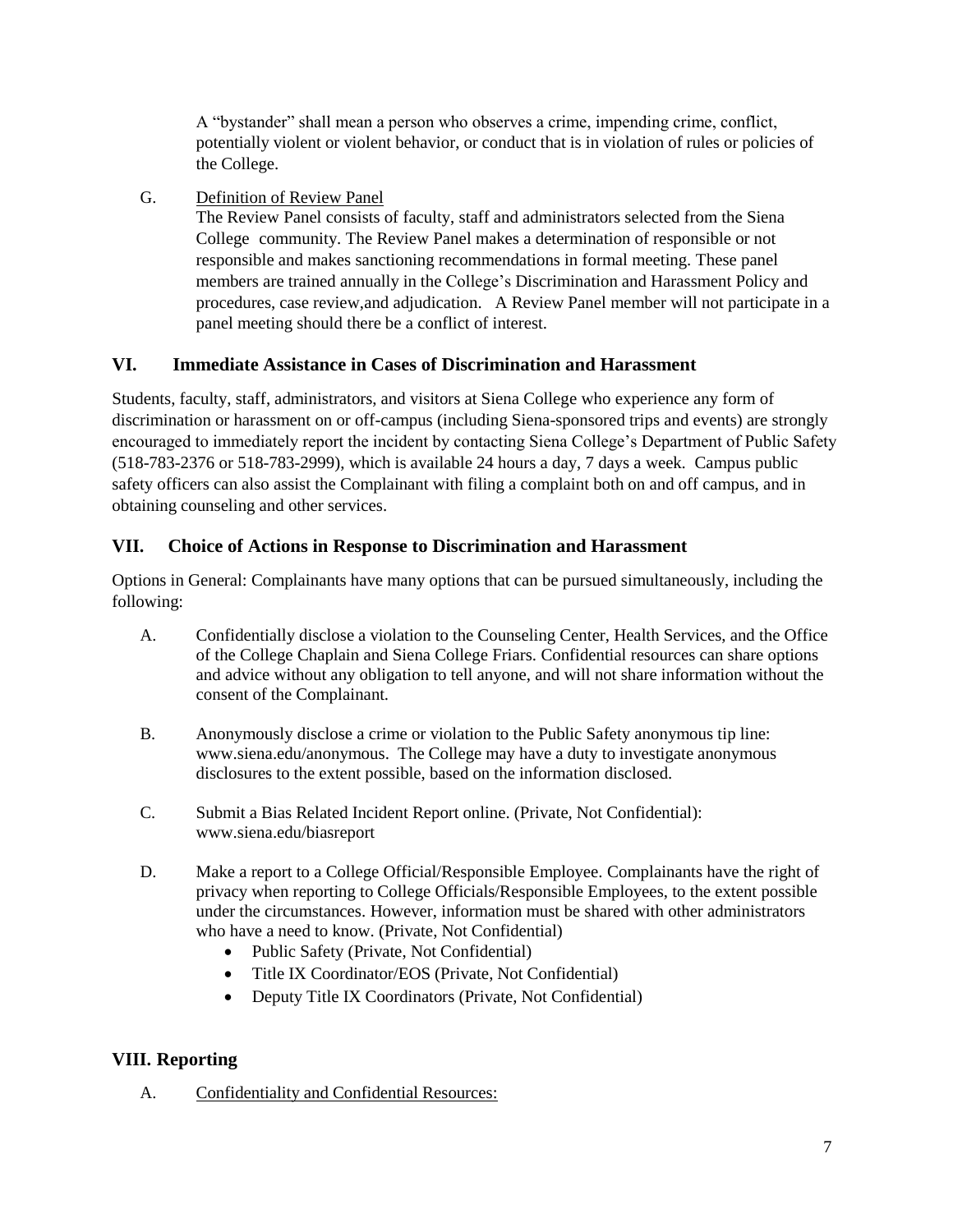At Siena College, the following is the list of Confidential Resources: Counseling Center: 518-783-2342 Health Services: 518-783-2554 Office of the College Chaplain and Siena College Friars: 518-783-2332

These are the only Siena College employees who can offer legally protected confidentiality. These individuals are not required to report any information about an incident to the Title IX Coordinator/EOS or designee without a Complainant's permission. While professional counselors will maintain an individual's confidentiality vis-à-vis the College, they may have reporting or other obligations under New York State law, e.g., mandatory reporting to law enforcement in case of minors, imminent harm to self or others.

An individual who speaks to a professional and/or pastoral counselor in these specific roles must understand that, if the individual wants to maintain confidentiality, the College will be unable to conduct an investigation into particular incidents or pursue disciplinary action against the alleged Respondent.

Confidential resources may assist individuals in receiving other necessary protection and support, such as advocacy, academic support or accommodations, disability, health and mental health services, changes in residence halls, working and course schedules in coordination with the Dean of Students Office.

Individuals who initially request confidentiality may later decide to file a complaint with the College and thus have the incident investigated. These counselors will provide the individual with assistance in contacting the Title IX Coordinator/EOS or designee if the individual wishes to do so.

#### B. Privacy/Non-Confidential:

Privacy may be offered by an individual when such individual is unable to offer confidentiality under the law but shall still not disclose information learned from a reporting individual or bystander to a crime or incident more than necessary to comply with this and other applicable laws, including informing appropriate college officials.

Even college offices and employees who cannot guarantee confidentiality will maintain your privacy to the greatest extent possible. The information you provide to a non-confidential resource will be relayed only as necessary for the Title IX Coordinator/EOS or designee to investigate and/or seek a resolution.

#### C. Duty To Report By Responsible Employees:

"Responsible Employees" have a duty to report incidents of discrimination and harassment, including all relevant details, to the Title IX Coordinator/EOS or designee. A "responsible" employee is a Siena College employee who has the authority to redress discrimination and harassment or sexual misconduct, who has the duty to report incidents of discrimination and harassment or sexual misconduct, or who a student could reasonably believe has the authority or duty. Such employees are not permitted under any circumstances to maintain a Complainant's confidentiality.

With the exception of those serving in their role as a confidential resource, Siena has designated all full-time and part-time faculty, administrators, staff, coaches, and community assistants as responsible employees.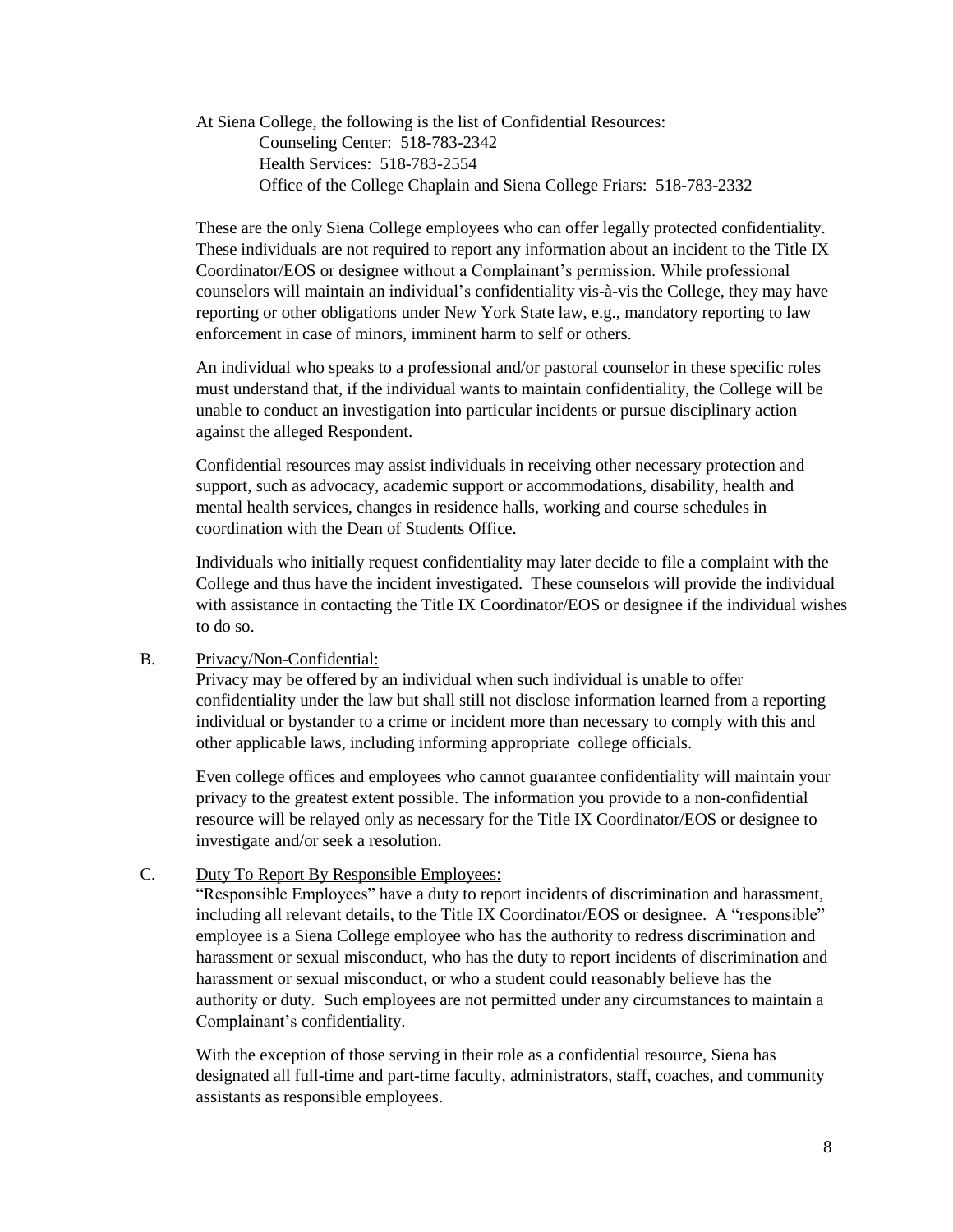Immediately upon learning of potential campus discrimination or harassment, any employee with a duty to report violations of this policy who receives a complaint of discrimination or harassment or who observes or learns of conduct that is reasonably believed to be in violation of this policy, is required to report the alleged conduct to the Title IX Coordinator/EOS or designee and/or Public Safety who will take appropriate action to address the report.

A responsible employee must report to the Title IX Coordinator/EOS or designee and/or Public Safety all relevant details about the alleged discrimination or harassment shared by the Complainant and that the College will need to determine what happened, including the names of the Complainant and alleged Respondent, any witnesses and any additional relevant information, including the date, time, and specific location of the alleged incident.

#### D. Anonymous Reporting:

If a Complainant self-identifies but asks to remain anonymous during the investigation, the Title IX Coordinator/EOS or designee will consider how to proceed, taking into account the Complainant's wishes, the College's commitment to provide a safe environment, and the Respondent's right to have specific notice of the allegations if the College were to take action that affects the Respondent.

#### E. Welfare of the Community (Amnesty) Policy:

The health and safety of every student at Siena College is of utmost importance. Siena College recognizes that students who have been drinking and/or using drugs (whether such use is voluntary or involuntary) at the time that violence, including but not limited to discrimination, harassment, domestic violence, dating violence, stalking, or sexual assault occurs may be hesitant to report such incidents due to fear of potential consequences for their own conduct. Siena College strongly encourages students to report discrimination, harassment, domestic violence, dating violence, stalking, or sexual assault to College officials. A bystander acting in good faith or a reporting individual acting in good faith who discloses any incident of discrimination, harassment, domestic violence, dating violence, stalking or sexual assault to College officials or law enforcement will not be subject to Siena's code of conduct action for violations of alcohol and/or drug use policies occurring at or near the time of the commission of the discrimination, harassment, domestic violence, dating violence, stalking, or sexual assault.

This policy may also be applied, but not limited to: alcohol or drug related incidents, or situations of vandalism and damage. The policy only applies to the College's Student Code of Conduct and has no status in other jurisdictions such as local or state courts.

#### F. Exception to Obligation to Investigate:

If an individual discloses information through a public awareness event such as candlelight vigils, protests, or other public event, the College is not obligated to begin an investigation based on such information. The College may use the information provided at such an event to inform efforts for additional education and prevention efforts.

#### G. Interim Measures:

Upon receipt of a report, the Title IX Coordinator/EOS or designee may provide reasonable and appropriate interim measures designed to preserve the Complainant's educational experience, the safety of all parties and the broader campus community, maintain the integrity of the investigative and/or resolution process, and deter retaliation. The Title IX Coordinator/EOS or designee may provide interim measures regardless of whether the Complainant seeks formal disciplinary action. The Title IX Coordinator/EOS or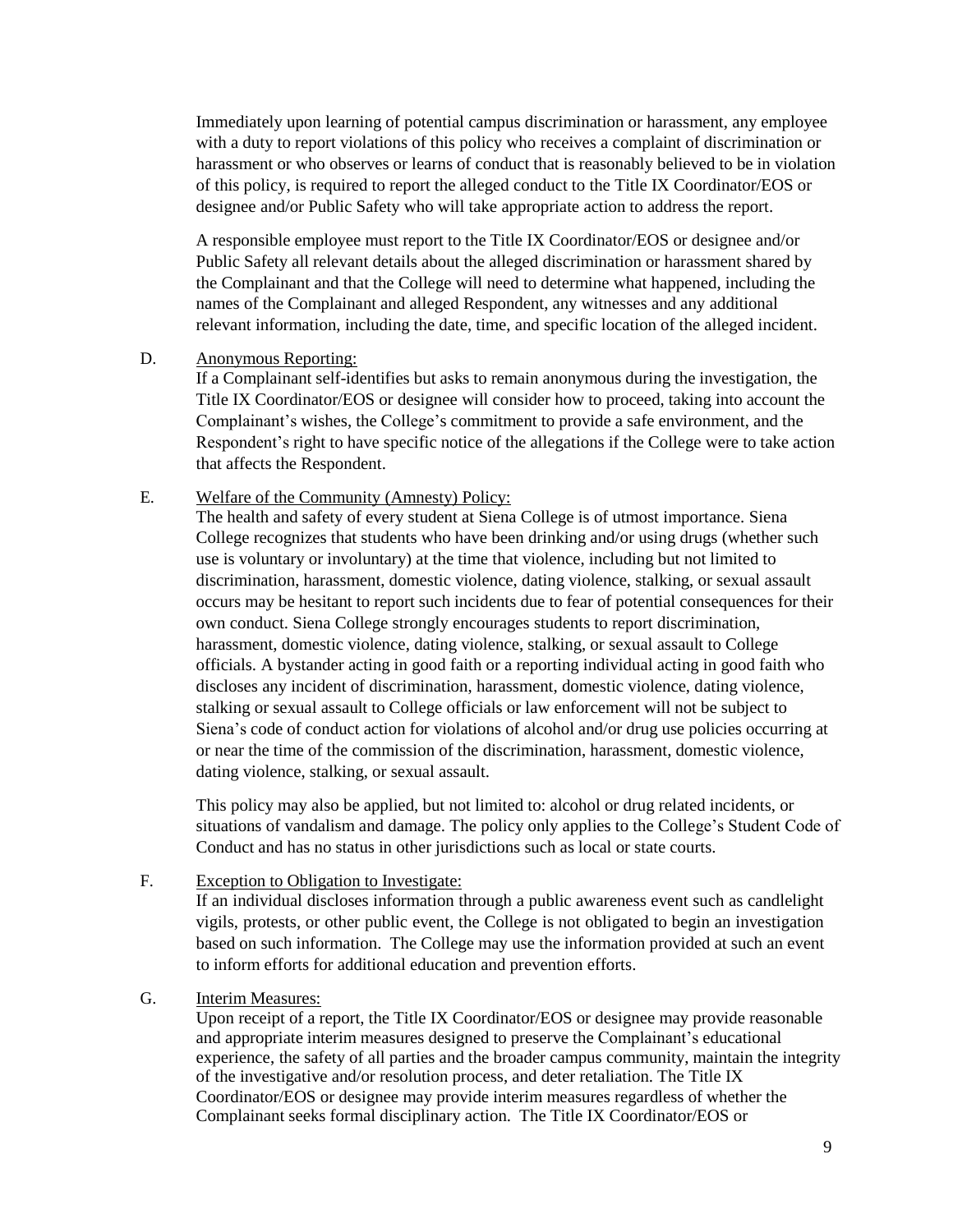designee will work collaboratively with the Dean of Students, Assistant Vice President for Human Resources, and Associate Vice President forAcademic Affairs in providing interim measures.

Interim measures may include, but are not limited to:

- Access to counseling services and assistance in arranging an initial appointment
- Rescheduling of exams and assignments
- Change in class schedule
- Change in work schedule or job assignment
- Change in housing
- Imposition of an on-campus "no contact order," an administrative remedy designed to curtail contact and communications between two or more individuals
- Providing the Complainant assistance with filing a criminal complaint and seeking an order of protection
- Other remedies that can be used to achieve the goals of this policy (e.g., interim suspension or campus restriction pending the outcome of the investigation/process)

# <span id="page-10-0"></span>**IX. Filing a Complaint**

## A. Investigation By Siena College:

- 1. All reports and complaints of discrimination and harassment should be filed with the Title IX Coordinator/EOS or designee, Public Safety or Deputy Coordinator as soon as possible after the incident(s) occurred or in a timely manner. While Complainants are welcome to file a report or complaint at any time, Complainants are encouraged to come forward as soon as possible because a delay in reporting or making a complaint may impact the effectiveness of the investigation. Delays in reporting may impair the College's ability to investigate due to, but not limited to, fading memories and the availability of witnesses and evidence.
- 2. Complainants and Respondents may use an advisor of their choice (including legal counsel) at each point in these proceedings. The advisor may serve only in an advisory role and may not directly represent either party.
- 3. Upon receiving information of an alleged violation of this policy, either the Title IX Coordinator/EOS or designee, Public Safety Investigators, a Deputy Coordinator, or a combination of these individuals will conduct an investigation (interview parties, take or receive statements). Generally, once contacted, the Complainant, Respondent and witnesses have seven (7) business days to take or provide statements to the investigator. The College reserves the right to move forward with case resolution should parties fail to adhere to this time frame. In certain circumstances these time frames may need to be extended (e.g., during July and August students and faculty members are often not available; significant number of witnesses to interview; multiple allegations in a single complaint). However, every effort will be made to conclude the investigation as expeditiously as possible.
- 4. If the reporting witness or Complainant chooses to pursue action under this policy, they shall make a written statement (which can be either written by the Complainant or dictated and ascribed to) regarding the discrimination and harassment complaint.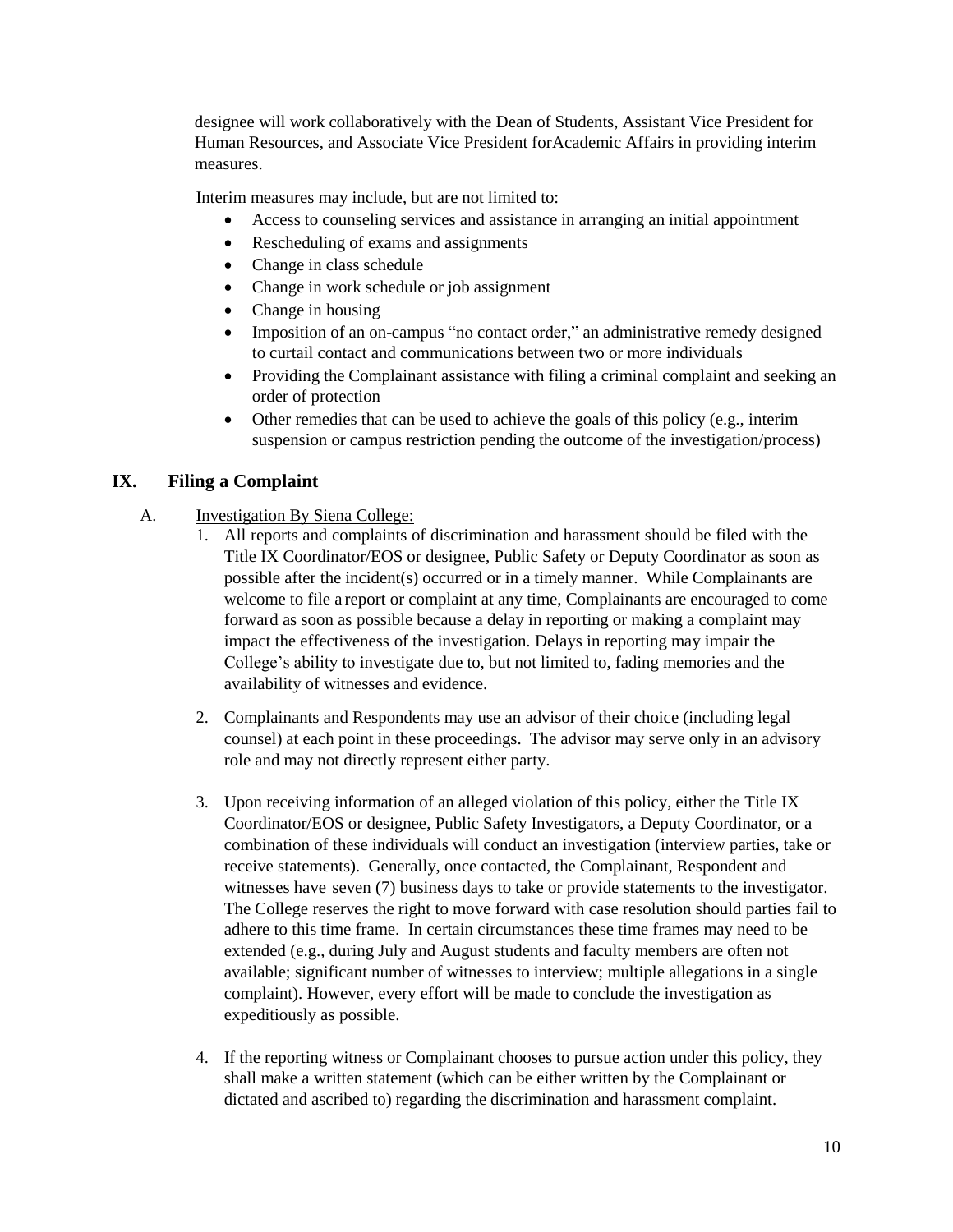- 5. A reporting witness or Complainant may choose to withdraw a complaint and/or involvement from the College process at any time.
- B. Complaints Filed By The College:

The Title IX Coordinator/EOS or designee may file a complaint through these procedures against any individual they have reason to believe has engaged in conduct in violation of this policy where doing so is deemed appropriate. By way of example but not limitation, where it appears that the individual may have engaged in a pattern of conduct in violation of this policy, based upon the number of informal complaints previously filed against the individual, the College may proceed through its formal complaint process in such instances.

Additionally, often individuals are reluctant to pursue the remedies provided in this policy even when the individual perceives they have been subjected to conduct prohibited by this policy. Should the Title IX Coordinator/EOS or designee become aware of conduct potentially in violation of this policy, even if the person potentially subject to such conduct has not reported it or is unwilling to pursue a complaint, the College may conduct an investigation, as appropriate, and take any necessary action. In such cases the Title IX Coordinator/EOS or designee will convene an ad hoc advisory group of three (3) Deputy Coordinators and/or Title IX/EOS Advisors and Educators to review the investigative report. If, after review, the ad hoc advisory group unanimously determines that there is not enough evidence to support a complaint, one will not be filed by the College and the investigation will close. Otherwise, a complaint will be filed by the College.

When the reporting party is not a student or employee, the College will serve as the Complainant throughout the Resolution process.

# C. Reporting Retaliation:

Individuals may file a complaint with the Title IX Coordinator/EOS or designee if they have been retaliated against for reporting discrimination, harassment, assisting someone in making such a report, or participating in any manner in an investigation or resolution of a discrimination or harassment complaint. Individuals may file a complaint with the Title IX Coordinator/EOS or designee if they have been subjected to retaliation as defined above. Student retaliation complaints will be referred to the Dean of Students who will adjudicate them pursuant to the Student Code of Conduct. All employee retaliation complaints will be referred to the Office of Human Resources who will adjudicate them pursuant to the applicable employee handbook.

# <span id="page-11-0"></span>**X. Resolution**

#### A. Informal Resolution:

At any time after a formal complaint has been filed and before a Review Panel is convened, the parties may seek to resolve a report of prohibited conduct through informal resolution, an administrative process.

Participation in informal resolution is entirely voluntary; the Title IX Coordinator/EOS or designee will neither pressure nor compel either party to participate in the process or to agree to any specific terms and the process itself does not involve any in-person or face-to-face meetings between the parties. The informal process can be engaged only by mutual agreement by both parties and with the approval of the Title IX Coordinator/EOS or designee before or at any time during the investigation of the complaint. All parties must agree in writing to participate before the informal process can commence.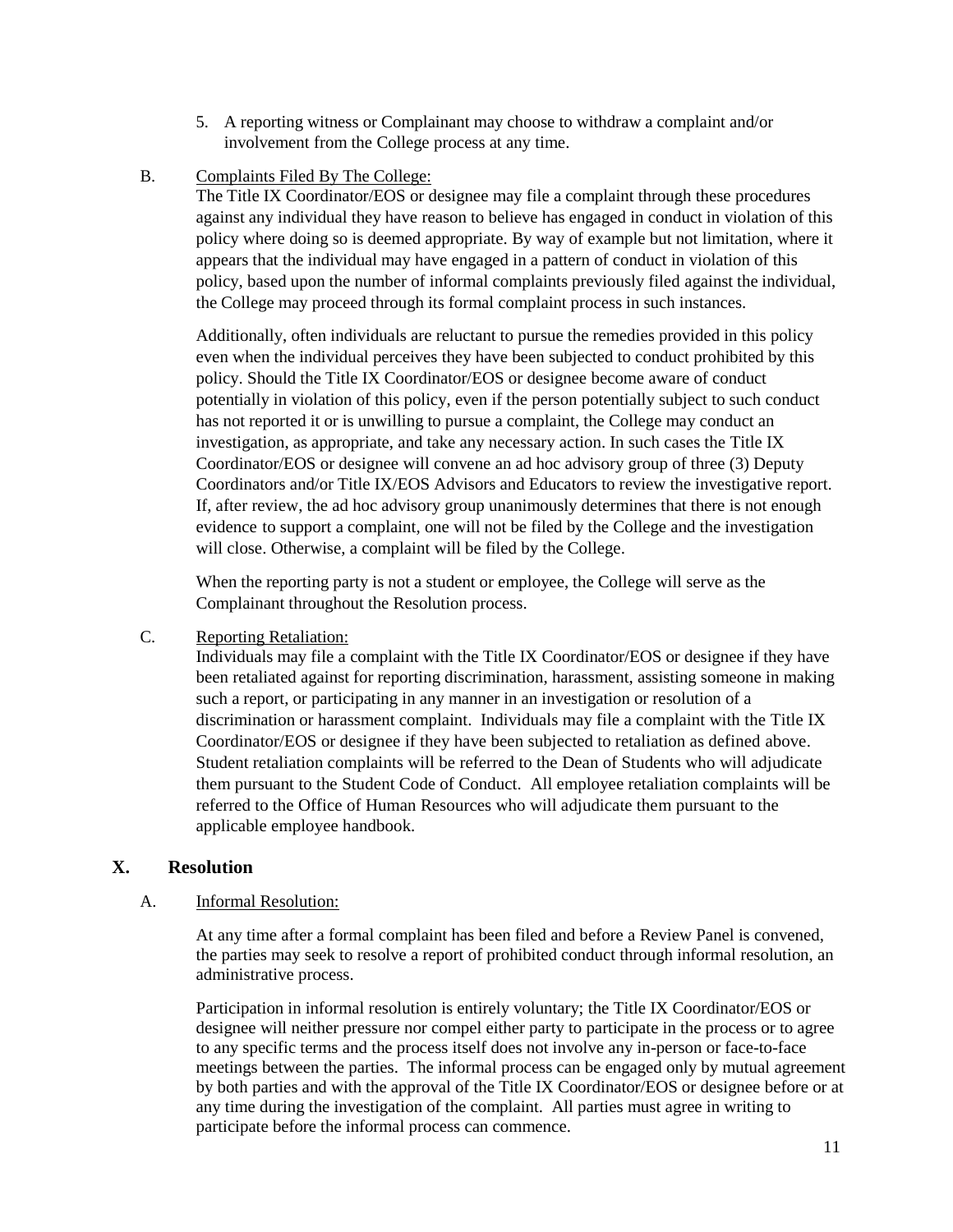In every case, the Title IX Coordinator/EOS or designee has discretion to determine whether the matter is appropriate for informal resolution and to determine the appropriate terms. Before the Title IX Coordinator/EOS or designee approves the informal resolution process or the terms of any informal resolution, the Title IX Coordinator/EOS or designee will determine that they have sufficient information about the matter to make these decisions.

The parties are strongly encouraged, although not required, to consult with their advisors and any support persons during the entire informal resolution process.

If the process is terminated for any reason, the matter will be re-evaluated for resolution pursuant to the formal complaint resolution process under these procedures.

The Title IX Coordinator/EOS or designee will oversee the informal resolution process and have access to all College records in the matter, including any records or reports prepared during an investigation.

The Title IX Coordinator/EOS or designee will consult separately with both parties and recommend to the parties the terms of a potential informal resolution agreement. Such terms may include, but are not limited to, any sanctions or remedies that could be recommended by a Review Panel.

Both parties must agree to the terms before an informal resolution agreement becomes effective.

At any time before a written agreement is effective (see below), the Complainant or the Respondent may withdraw from the informal resolution process, and the Title IX Coordinator/EOS or designee may also, at their discretion, terminate the process.

The Title IX Coordinator/EOS or designee cannot advise any party as to whether they should pursue, agree, or reject an agreement or proposed remedy, stipulation, or sanction therein.

If both parties are satisfied with the Title IX Coordinator/EOS or designee's recommendation, the matter will be resolved with a written agreement, signed by both parties and the Title IX Coordinator/EOS or designee with the Title IX Coordinator/EOS or designee to coordinate implementation.

The Title IX Coordinator/EOS or designee will provide each party, separately, with a copy of the proposed agreement for the party to review, sign, and return.

Once a party has returned the signed agreement to the Title IX Coordinator/EOS or designee, the party has two (2) business days to reconsider and withdraw from the agreement by notifying the Title IX Coordinator/EOS or designee in person or in writing.

Within the two (2) business days, if either party withdraws from the agreement, the matter would be returned for resolution of the formal complaint.

After the two (2) business days, if neither party withdraws, the terms of the agreement will become effective and the Title IX Coordinator/EOS or designee will promptly notify both parties in writing that the agreement is final.

Once the agreement is effective, the parties may not appeal the agreement and the Complainant may not seek to refile the formal complaint absent new allegations of misconduct. The parties are expected to honor and comply with the terms of the informal resolution. Noncompliance by a student may be subject to proceedings under the Student Code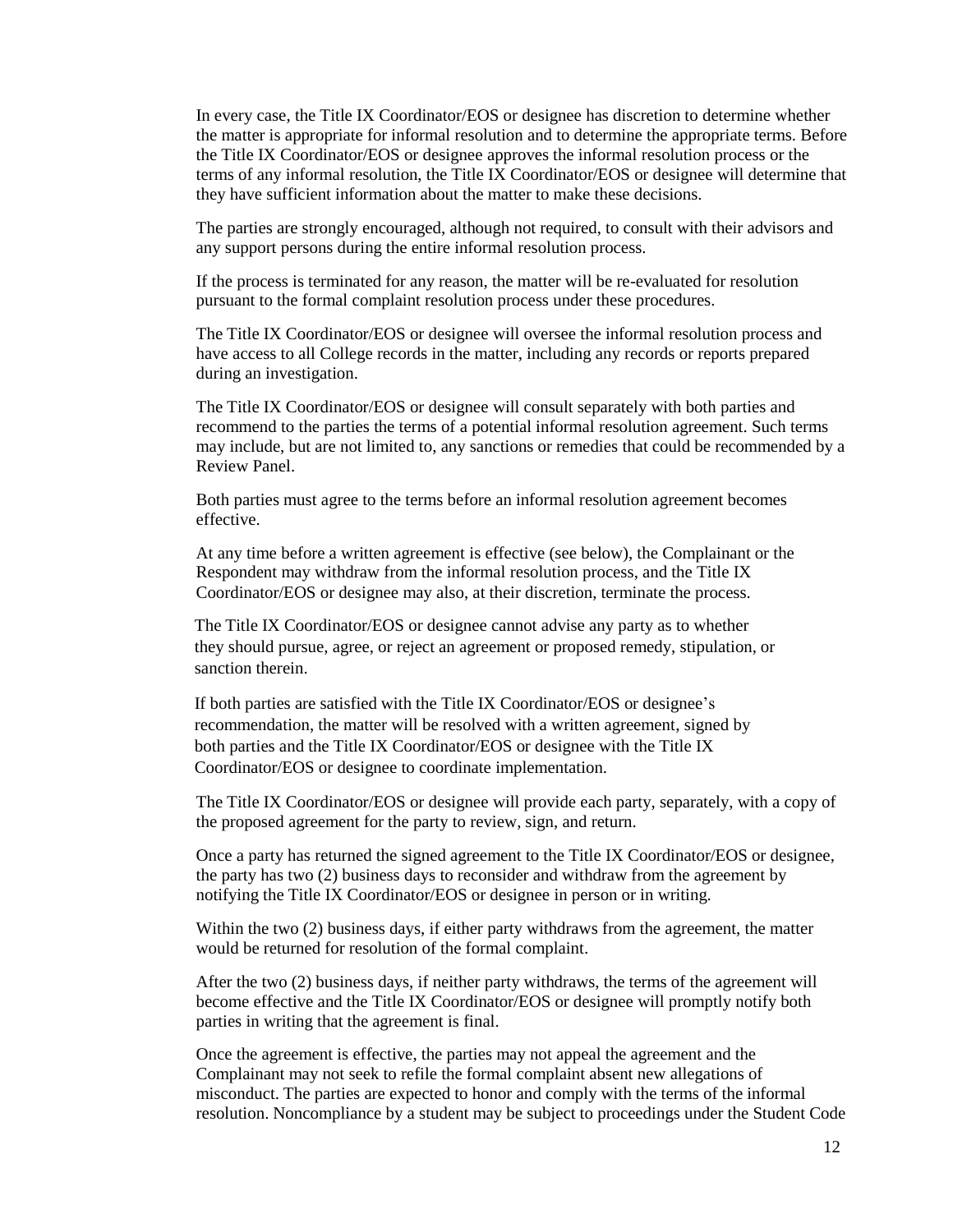of Conduct. Noncompliance by employees will be adjudicated by the Office of Human Resources pursuant to the applicable employee handbook. A written copy of the agreement involving students will be provided to the Dean of Students Office, agreements involving employees will be provided to the Office of Human Resources. The Title IX Office will maintain a copy for record keeping, pattern tracking, and sharing with College personnel as needed for implementation.

If the process is terminated and the matter resolved pursuant to the formal complaint resolution process, neither the Title IX Coordinator/EOS or designee nor the parties will disclose to the Review Panel or appeal officer either the fact that the parties had participated in the informal resolution process or any information learned during the process.

While the parties are exploring informal resolution, the investigation will pause for up to ten (10) business days which may be extended by agreement from both parties, and the time spent pursuing resolution in this way will not count toward the investigation time limit.

As a necessary precondition of an informal resolution, the Respondent **must** accept responsibility for all or part of the alleged prohibited conduct and submit a letter of apology to Complainant. The parties will then have an opportunity to negotiate with Title IX Coordinator/EOS or designee what they believe the appropriate sanction should be. In support of their position, parties will submit impact/mitigation information they believe the Title IX Coordinator/EOS or designee should consider in evaluating any sanction. The Title IX Coordinator/EOS or designee has the discretion to propose other terms for the resolution that may be appropriate to address the prohibited conduct for which the Respondent has accepted responsibility.

Regardless of whether Respondent accepts all or part of the alleged prohibited conduct, the agreement must adequately address the rights and concerns of the Complainant, and Respondent, and the overall intent of the College to stop, remedy and prevent discrimination and bias as outlined in the College's Discrimination and Harassment policy or related policies.

With the approval of all parties, an informal resolution could include but is not limited to, remedies such as:

- Implementing agreed upon measures or sanctions, such as:
	- o No contact order
	- o Counseling and/or professional assessment
	- o Voluntary personal leave
	- o Change in student housing
	- o Change in on-campus work schedule or job assignment
	- o Change in class schedule or other academic measures (in conjunction with and approval by the appropriate faculty or academic office)
	- o Community service
	- o One-time or recurring meetings with an appropriate administrator
	- o Other specific measures or restrictions, such as
		- **Schedules for when certain buildings/facilities/services can** be accessed
		- Schedules for when certain off-campus buildings, establishments, and other locations can be accessed
		- Limitations on participating in clubs, activities, sports teams, or other College programs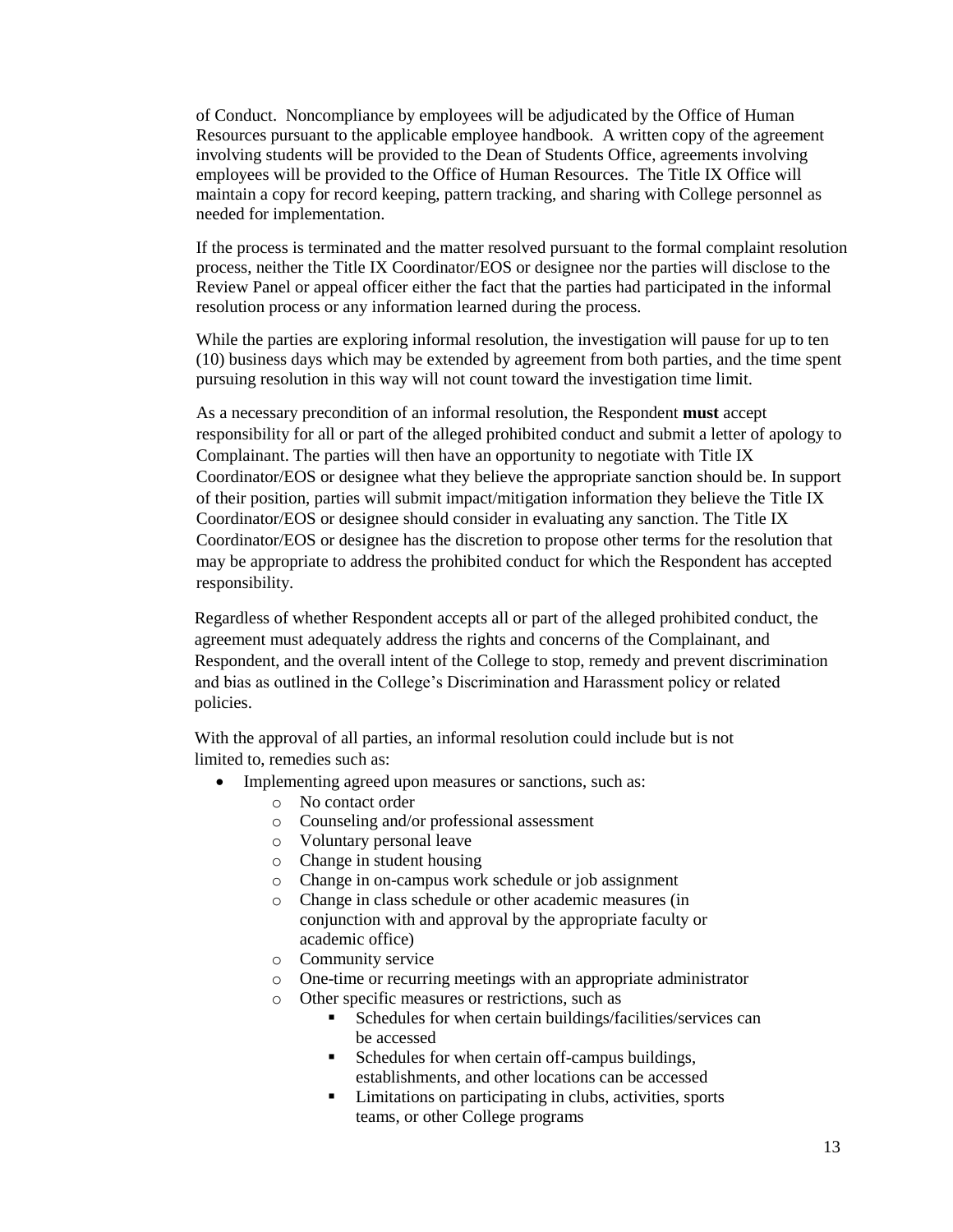- Reimbursement for lost or damaged property
- Increasing monitoring or security at specific locations
- Any other remedy that can be tailored to the parties to achieve the goals of the Policy.

Please note that any type of monetary offering or settlement would be prohibited in any agreement with the exception of a reimbursement of lost or damaged property related to the complaint.

If the Complainant is not in agreement with the outcome of the informal resolution process or chooses to end it and proceed to the formal process, if the issue cannot be resolved informally, or if the Title IX Coordinator/EOS or designee determines that additional inquiry is still appropriate, the Title IX Coordinator/EOS or designee will commence the complaint process. Either party may end the informal resolution process at any time and proceed with the formal process.

Any agreement reached is under the purview of Siena College and does not affect or preclude any parties ability to pursue a complaint with law enforcement or another external entity.

B. Formal Resolution:

Siena College generally completes investigations within thirty (30) business days, absent extenuating circumstances. In certain circumstances the time frames may need to be extended (e.g., during July and August; students and faculty members are often not available, significant number of witnesses to interview, multiple allegations in a single complaint). However, every effort will be made to resolve cases as expeditiously as possible. The preponderance of evidence or "more likely than not" standard of review will be used during the investigatory process.

The Respondent shall be provided with a notice of complaint describing the date, time, location, and factual allegations, a reference to the specific policy violations alleged together with possible sanctions. Once presented with the notice of complaint, the Respondent has four (4) business days to formally accept or deny responsibility for the alleged behavior in writing. Failure to respond by the deadline will be treated as denial of responsibility and the formal process will proceed as outlined.

The Complainant and Respondent shall be advised periodically of the status of the investigation.

C. Investigation Report:

The Title IX Coordinator/EOS or designee will prepare a written report following the completion of the investigation. Except in certain circumstances, the report should be completed within five (5) business days after the completion of the investigation.The report, at a minimum, must include a:

- 1. Summary of the complaint.
- 2. Summary of the response by the individual against whom the complaint was made.
- 3. Summary of the statements and evidence obtained during the investigation.
- 4. Summary of prior settlements or substantiated complaints against the Respondent.
- D. Notice of Outcome of Investigation: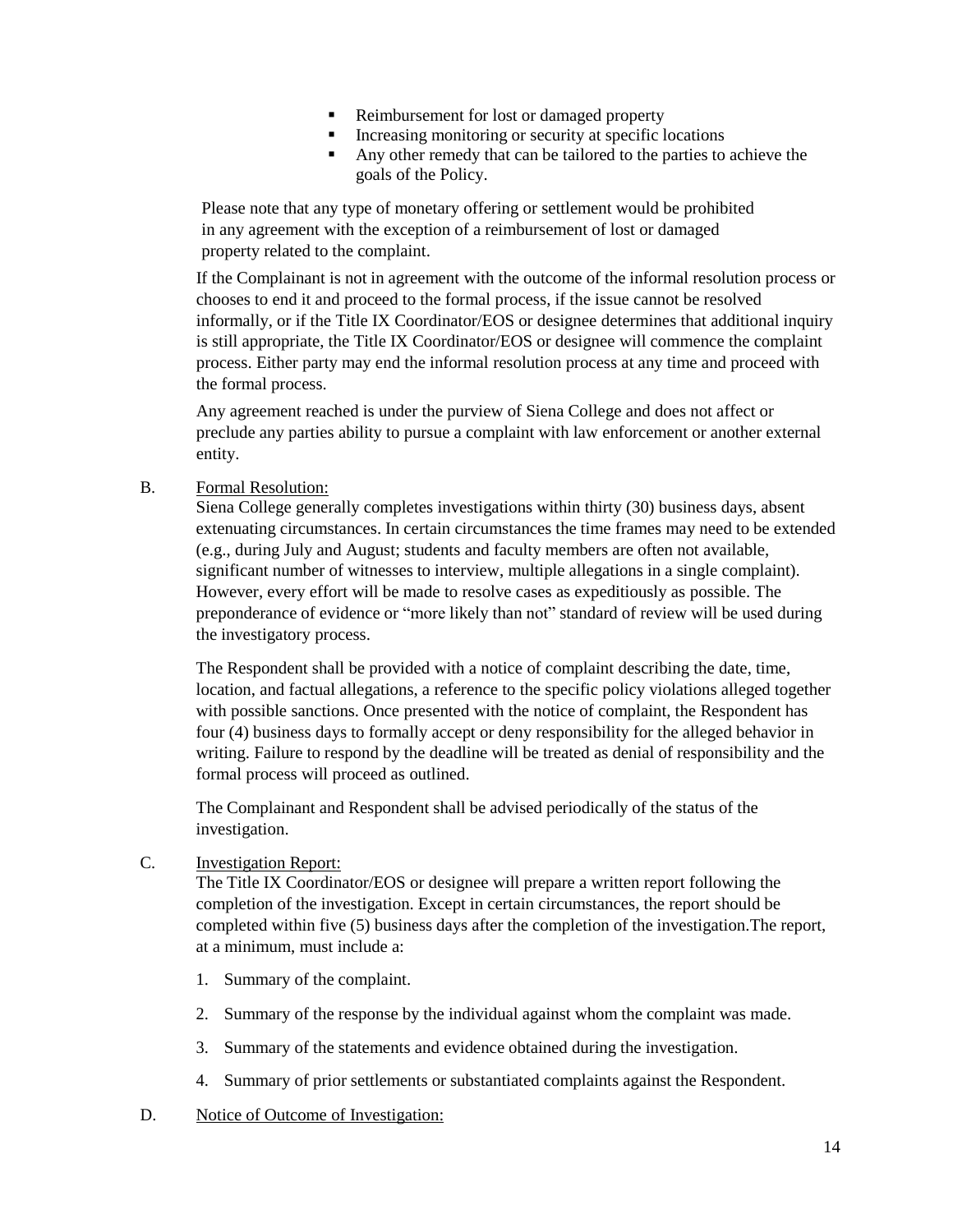- 1. The Title IX Coordinator/EOS or designee will present a written notice of the outcome of the investigation to the Complainant and Respondent. This document shall consist of a summary of allegations, a summary of the evidence in support of the complaint, and specific areas of this policy that the Respondent is alleged to have violated.
- 2. Following a notice of outcome of the investigation, the Complainant and their advisor and the Respondent and their advisor may review a redacted copy of the investigation report. Following this review the Complainant and/or Respondent may provide an additional written response to be included in the materials for informal or formal resolution. Both the Complainant and Respondent may also submit a written impact statement to the Title IX Coordinator/EOS or designee to be reviewed prior to deliberation of sanctions, if any. The Complainant and Respondent have ten (10) business days upon notification of completion of the investigative report to review and submit a written response and impact statement.

#### E. Acceptance of Responsibility (Student):

1. If the Respondent accepts responsibility, the Title IX Coordinator/EOS or designee shall convene a Review Panel of three (3) to review the case and make recommendations for sanction (a Respondent's previous conduct record will be considered in determining sanction) to the Associate Vice President for Student Life or designee. Generally, reviews should convene within fourteen (14) business days of when the Respondent accepted responsibility and the investigation is complete except for good cause, or by agreement of the parties. Written notice of the date, time, and location of the review will be provided to the Complainant and Respondent. Within three (3) business days of the completion of the case by a Review Panel, the recommended sanction(s), if any, shall be forwarded to the Associate Vice President for Student Life (AVPSL) or designee who may accept, amend or reject the sanctions. Any sanction takes into account the Respondent's prior record and any prior complaints, as well as the severity of the incident and the outcome sought by the Complainant.

The Associate Vice President for Student Life (AVPSL) or designee will provide written notice of the outcome and sanction(s) to the Complainant, Respondent and Title IX Coordinator/EOS or designee within seven (7) business days. The AVPSL or designee will make every effort to schedule notice simultaneously to these parties. All sanction(s), except for suspension, dismissal, or expulsion from the College will take effect immediately pending appeal. The sanction(s) shall become final five (5) business days after written notice of said findings are provided to the parties unless formal written appeal is submitted to the Title IX Coordinator/EOS or designee. Failure to submit the appeal within five (5) business days waives the right of written appeal.

2. Student Appeal

Complainant(s) and Respondent(s) may appeal sanction(s) based on grounds that the sanction(s) imposed are disproportionate to the violation of policy. The Complainant and Respondent may submit an additional statement regarding the case within three (3) business days upon notification that either party has submitted an appeal.

The Title IX Coordinator/EOS or designee will convene a new three (3) person panel to review the sanction imposed and make a sanction recommendation to the Vice President for Student Life or designee within three (3) business days of review completion. The Vice President for Student Life or designee has seven (7) business days to confirm,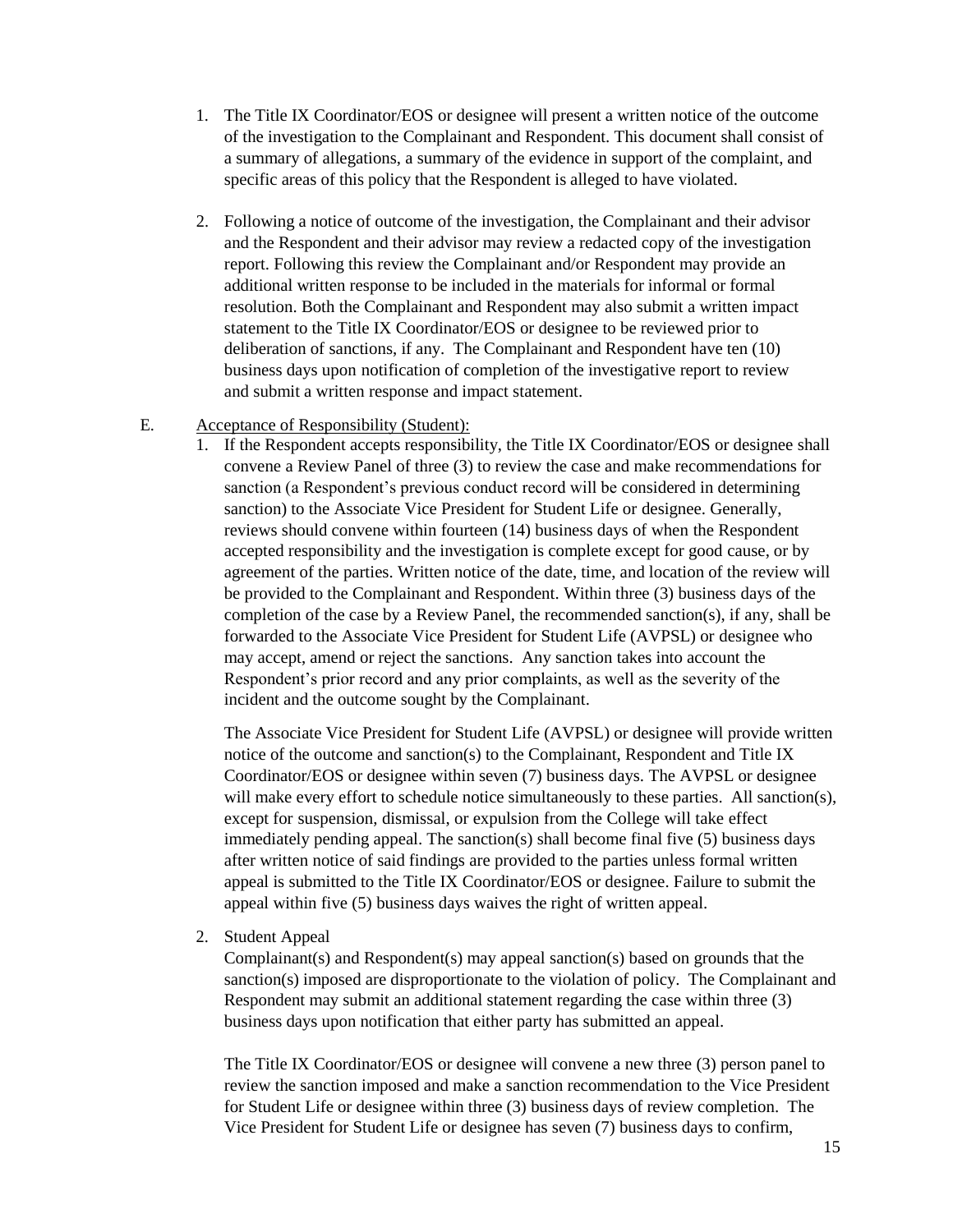amend, or reject a recommendation(s). In cases where the Vice President amends or rejects the recommendation(s), the Vice President or designee will include in the file a rationale for the decision not to accept the recommendation(s). The Vice President for Student Life or designee will provide written notice of the outcome of the appeal to the Complainant, Respondent, and Title IX Coordinator/EOS or designee. The Vice President for Student Life or designee will make every effort to schedule notice simultaneously to these parties. The decision of the Vice President for Student Life or designee is final.

- F. Acceptance of Responsibility (Faculty, Staff or Administrator):
	- 1. If the Respondent accepts responsibility, the Title IX Coordinator/EOS or designee shall convene a Review Panel of three (3) to review the case and make recommendations for sanction to the Vice President or designee of the Respondent's work assignment within three (3) business days of review completion. Generally, reviews should convene within fourteen (14) business days of when the Respondent accepted responsibility and the investigation is complete except for good cause, or by agreement of the parties. Written notice of the date, time, and location of the review will be provided to the Complainant and Respondent. Any sanction takes into account the Respondent's prior record and any prior complaints, as well as the severity of the incident and the outcome sought by the Complainant.

In cases where the Vice President or designee of the Respondent's work assignment amends or rejects a recommendation, the Vice President or designee of the Respondent's work assignment will include in the file a rationale for the decision not to accept the recommendation.

The Vice President or designee of the Respondent's work assignment will send written notice to the Complainant, Respondent, Human Resources, and Title IX Coordinator/EOS or designee of their decision regarding sanction(s) within seven (7) business days of receipt of the recommended sanctions. The Vice President or designee of the Respondent's work assignment will make every effort to schedule notice simultaneously to these parties.

The sanction(s) shall become final five (5) business days after written notice of said findings was provided to the parties unless formal written appeal is submitted to the Title IX Coordinator/EOS or designee. Failure to submit the appeal within five (5) business days waives the right of written appeal.

2. Staff and Administrator Appeal

Complainant(s) and Respondent(s) may appeal sanction(s) based on grounds that the sanction(s) imposed are disproportionate to the violation of policy. The Complainant and Respondent may submit an additional statement regarding the case within three (3) business days upon notification that either party has submitted an appeal.

The Title IX Coordinator/EOS or designee will convene a new three (3) person panel to review the sanction imposed and make a sanction recommendation to a different Vice President as designated by the Title IX Coordinator/EOS or designee within three (3) business days of review completion. The Vice President has seven (7) business days to confirm, amend or reject a recommendation(s). The Vice President's sanction decision is final. The Vice President will provide written notice of the outcome of the appeal to the Complainant, Respondent, and Title IX Coordinator/EOS or designee. The Vice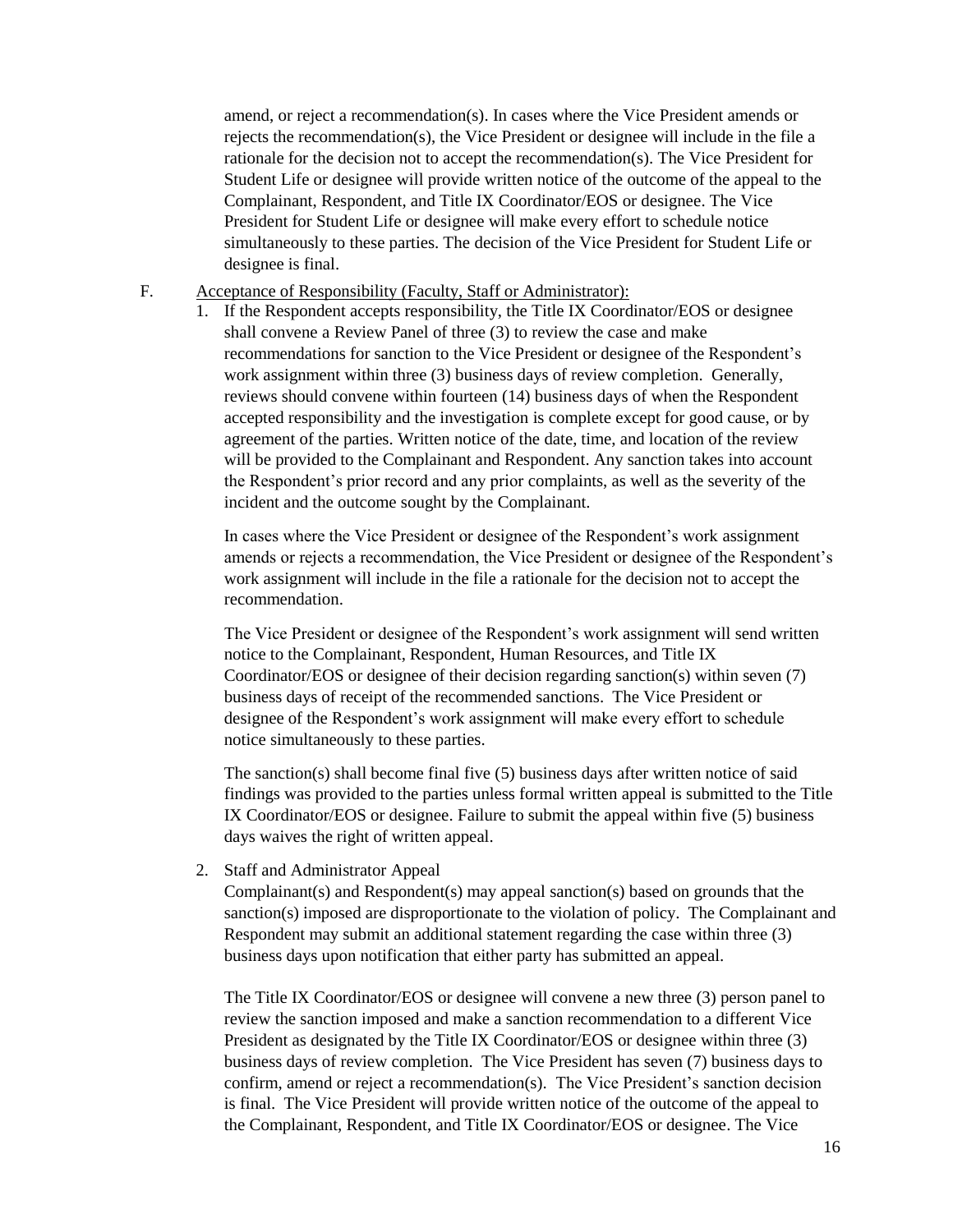President will make every effort to schedule notice simultaneously to these parties.

In cases where the Vice President amends or rejects a recommendation, the Vice President will include in the file a rationale for the decision not to accept the recommendation.

3. Faculty Appeal

Where a complaint is made against a faculty person and that faculty person is seeking the appeal, appellate review shall be provided through the Faculty Grievance Committee pursuant to the procedures in the Faculty Handbook. The Title IX Coordinator/EOS or designee will provide written notice of the request for an appeal to the Complainant.

## G. Denial of Responsibility:

If the Respondent denies responsibility, a formal Review Panel will be convened.

Formal Review:

Once a Respondent denies responsibility and the investigation is complete, the Title IX Coordinator/EOS or designee will convene a three (3) person Review Panel. The purpose of the review is for the Review Panel to determine whether it is more likely than not that the facts established constitute a violation of this policy. The Panel will examine all testimony and documentary evidence it deems relevant, including the investigation report, where appropriate. Privacy and confidentiality shall be protected to the extent practicable, given the College's need to administer the process.

- Generally, reviews should convene within fourteen (14) business days of when the Respondent denied responsibility and the investigation is complete except for good cause, or by agreement of the parties. Written notice of the date, time, and location of the review will be provided to the Complainant and Respondent.
- The Review Panel will render a finding regarding responsibility based on the evidence using a "preponderance of the evidence" standard, which reviews whether it is more likely than not that a violation of this Policy has or has not occurred. The panel will normally render a finding based upon unanimity. In those instances where unanimity is unavailable, a majority vote may be used to render the decision. A Respondent's previous conduct record will be considered in determining sanction.

# H. Hearing Outcome Notifications - Students:

- 1. Within three (3) business days of the completion of the case by a Review Panel, the recommended finding(s) and sanction(s), if any, shall be forwarded to the Associate Vice President for Student Life (AVPSL) or designee who may accept, amend, or reject the findings and/or sanctions. The AVPSL or designee will provide written notice of the outcome and sanction(s), if any, to the Complainant, Respondent, and Title IX Coordinator/EOS or designee within seven (7) business days. The AVPSL or designee will make every effort to schedule notice simultaneously to these parties.
- 2. Student Appeal

All sanction(s), except for suspension, dismissal, or expulsion from the College will take effect immediately pending appeal and shall become final five (5) business days after written notice of said decision is sent to the Respondent unless a formal written appeal is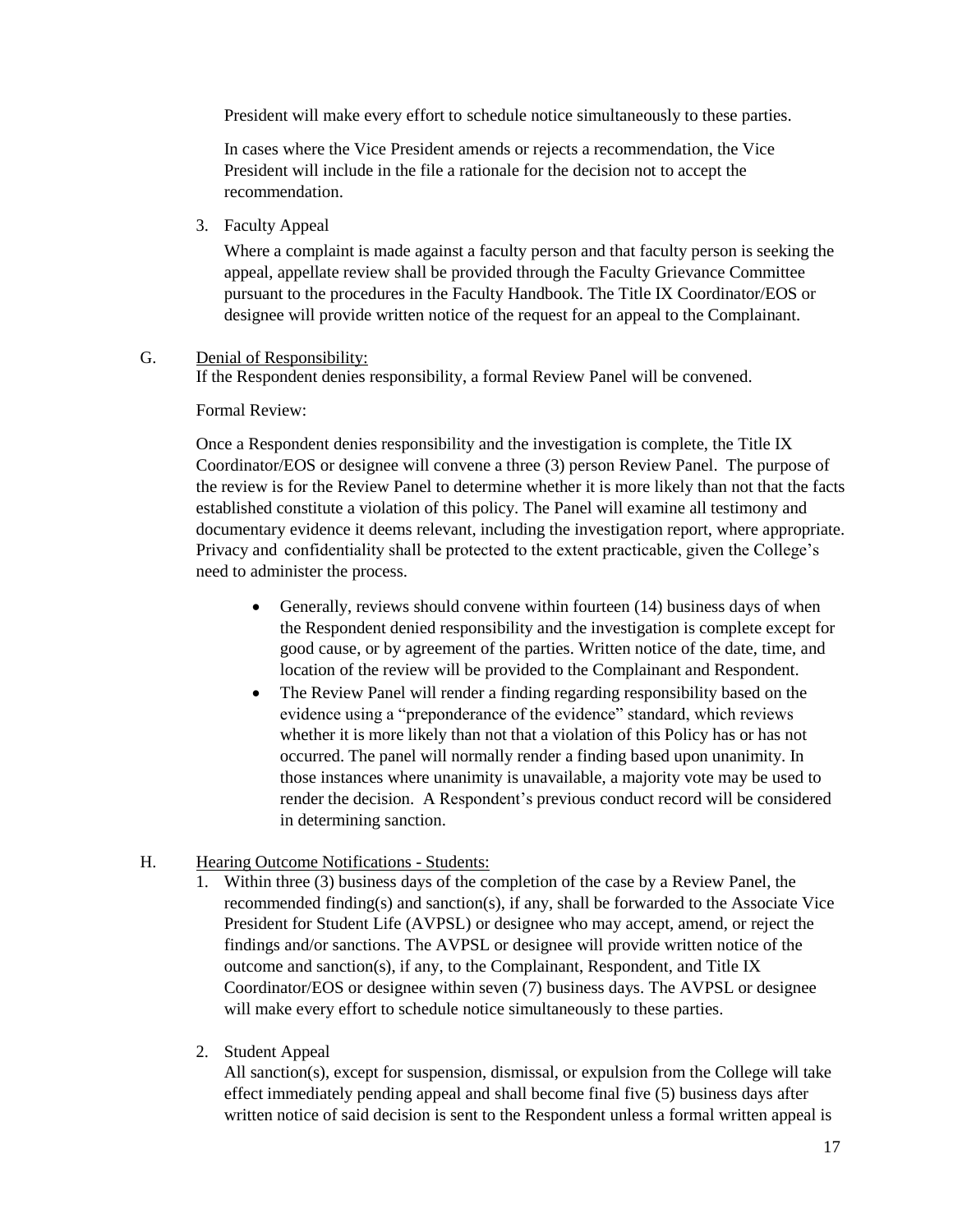submitted. Failure to submit the appeal within five (5) business days waives the right of written appeal.

Complainant(s) or Respondent(s) may submit an appeal based on the findings. Appeals of the finding(s) of responsibility must be based on procedural error or new information that was not available at the time of the Formal Review, could not have been produced by a reasonable effort, and could reasonably have impacted findings. If an appeal is granted due to a procedural error or new information criteria, the case will be re-heard by a new Review Panel. Complainant(s) and Respondent(s) will be afforded the same appellate rights.

Complainant(s) and Respondent(s) may also appeal sanction(s) based on grounds that the sanction(s) imposed are disproportionate to the violation of policy that was found to have occurred. The Complainant(s) or Respondent(s) may make a formal appeal in writing to the Title IX Coordinator/EOS or designee. The Complainant(s) and Respondent(s) may submit an additional statement within three (3) business days upon notification that either party has submitted an appeal.

The Title IX Coordinator/EOS or designee will convene a new Review Panel of three (3) to review the case and make a recommendation to the Vice President for Student Life or designee whose decision is final.

The Title IX Coordinator/EOS or designee will provide written notice to the Vice President for Student Life or designee of the findings of the Appellate Review Panel within three (3) business days of receipt of the findings.

The Vice President for Student Life or designee will provide written notice of the outcome of the appeal to the Complainant(s), Respondent(s), and Title IX Coordinator/EOS or designee within seven (7) business days. The Vice President for Student Life or designee will make every effort to schedule notice simultaneously to these parties.

In cases where the Vice President for Student Life or designee amends or rejects a recommendation, they will include in the file a rationale for the decision not to accept the recommendation.

#### I. Hearing Outcome Notification: – Faculty, Staff or Administrator

1. Within three (3) business days of the completion of the review of the case by a Review Panel, the recommended finding(s) and sanction(s), if any, shall be forwarded to the Vice President or designee of the Respondent's work assignment who may accept, amend, or reject the findings and/or sanctions. The Vice President or designee will provide written notice to the Complainant, Respondent, Human Resources, and Title IX Coordinator/EOS or designee of their decision regarding findings and sanction(s) within seven (7) business days of receipt of the recommended findings and sanctions. The Vice President or designee will make every effort to schedule notice concurrently to these parties.

In cases where the Vice President or designee amends or rejects a recommended finding and/or sanction as presented by the Review Panel, the Vice President or designee will include in the file a written notice and rationale for the decision not to accept the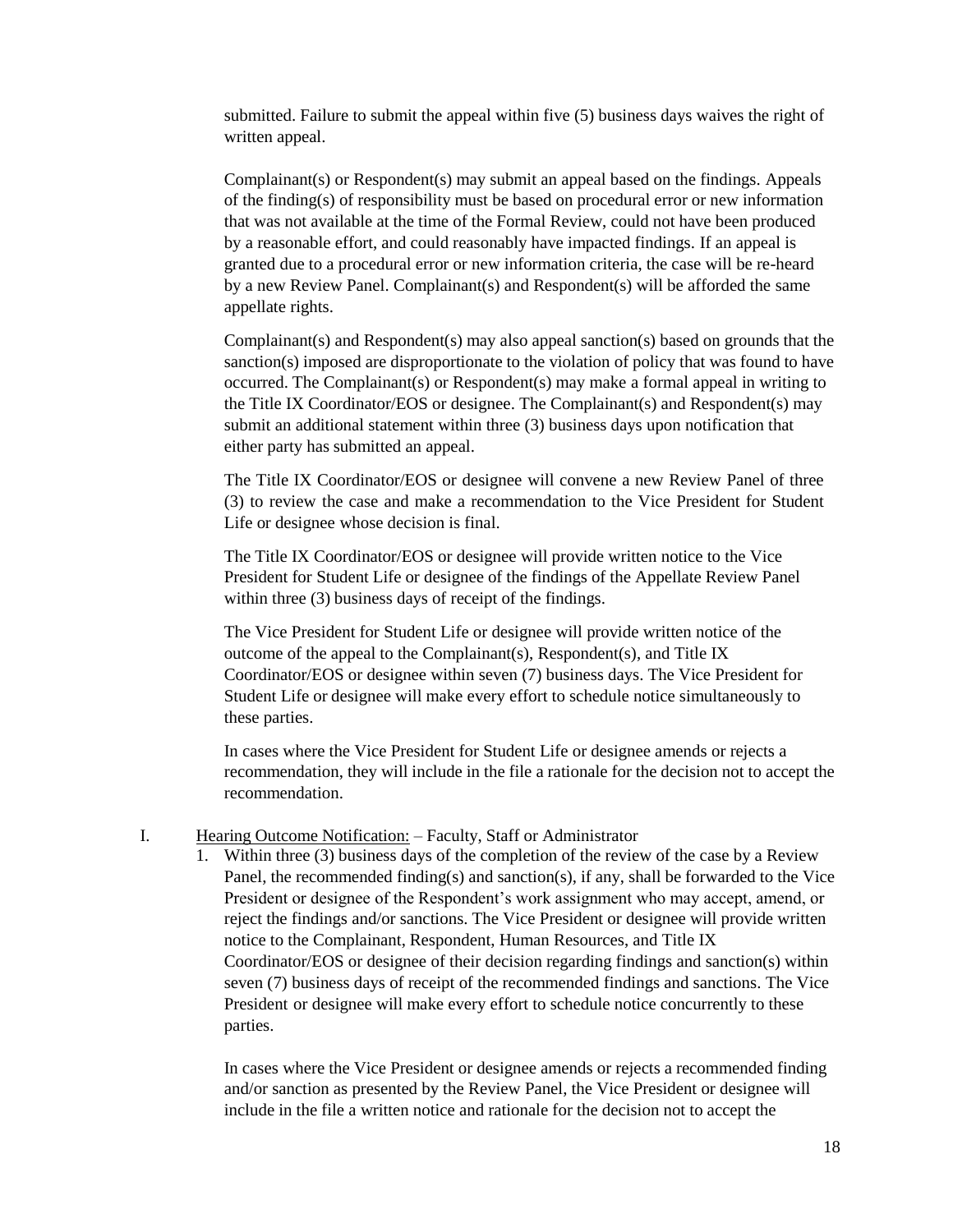recommendation.

2. Staff and Administrators Appeal:

The decision of appropriate Vice President or designee and sanction imposed shall become final five (5) business days after written notice of said decision was sent to the Respondent unless a formal written appeal is submitted to the Title IX Coordinator/EOS or designee. Failure to submit the appeal within five (5) business days waives the right of written appeal.

Complainant(s) or Respondent(s) may submit an appeal based on the findings. Appeals of the finding(s) of responsibility must be based on procedural error or new information that was not available at the time of the Formal Review, could not have been produced by a reasonable effort, and could reasonably have impacted findings. If an appeal is granted due to a procedural error or new information criteria, the case will be re-heard by a new Review Panel. Complainant(s) and Respondent(s) will be afforded the same appellate rights.

Complainant(s) and Respondent(s) may also appeal sanction(s) based on grounds that the sanction(s) imposed are disproportionate to the violation of policy that was found to have occurred. The Complainant(s) or Respondent(s) may make a formal appeal in writing to the Title IX Coordinator/EOS or designee. The Complainant(s) and Respondent(s) may submit an additional statement within three (3) business days upon notification that either party has submitted an appeal.

The Title IX Coordinator/EOS or designee will convene a new Review Panel of three (3) to review the case and make a recommendation to a different Vice President as designated by theTitle IX Coordinator/EOS or designee whose decision is final.

The Title IX Coordinator/EOS or designee will provide written notice to the appropriate Vice President or designee of the findings of the Appellate Review Panel within three (3) business days of receipt of the findings.

The Vice President or designee will provide written notice to the Complainant(s), Respondent(s), Human Resources, and Title IX Coordinator/EOS or designee of their decision regarding findings and sanction(s) within seven (7) business days of receipt of the recommended findings and sanctions. The Vice President or designee will make every effort to schedule notice simultaneously to these parties.

In cases where the Vice President amends or rejects a recommendation, they will include in the file a rationale for the decision not to accept the recommendation.

3. Faculty Appeal:

Where a complaint is made against a faculty person and that faculty person is seeking the appeal, appellate review shall be provided through the Faculty Grievance Committee pursuant to the procedures in the Faculty Handbook. The Title IX Coordinator/EOS or designee will provide written notice of the request for an appeal to the Complainant.

#### J. Dispositions/Compliance Monitoring:

The Dean of Students or designee is responsible for monitoring student compliance, if applicable.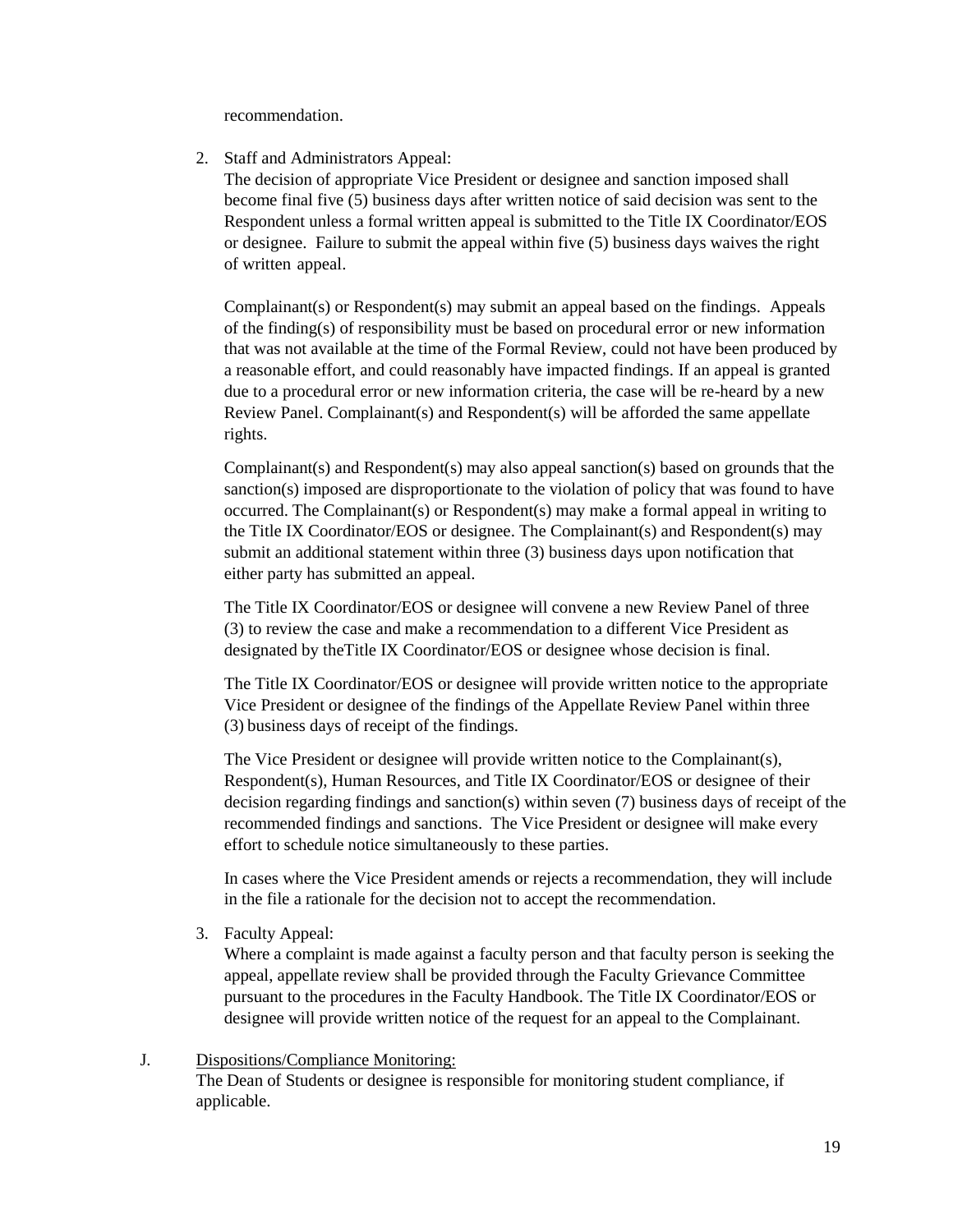Written notification of findings that trigger monitoring responsibilities shall be provided to the person responsible for monitoring compliance. Other parties may be notified, as deemed necessary, to ensure compliance.

Failure to observe the terms and/or conditions of any informal resolution or sanctions imposed in formal resolutions constitutes grounds for new action under either the procedures outlined in this policy or those identified for addressing matters of student misconduct.

The Deputy Coordinator, in consultation with the Title IX Coordinator/EOS or designee, the Complainant and/or person responsible for monitoring compliance, will determine which procedures shall be applied for investigation and response.

K. Dismissal of Tenured Faculty:

In cases where complaints against tenured faculty members are found to have merit and where dismissal is the decision, the Senior Vice President for Academic Affairs shall provide a Notice of Termination to the tenured faculty member which shall be effective two (2) weeks after served or mailed to the Respondent, unless, during the two (2) week time frame, the Respondent submits a written request for a dismissal hearing by the Faculty Grievance Committee.

Upon the submission of a request for a dismissal hearing, the procedures set forth in the Faculty Handbook shall be followed.

Tenured faculty members shall have no additional appeal rights under this policy and procedures other than those provided under the Faculty Handbook.

L. Records of Complaints/Reports:

A copy of the investigation report and the final decision shall be maintained by the College and included in the Conduct or Human Resources file of the Respondent only if the determination concludes that the Respondent engaged in prohibited conduct. Complaints against students will be held in the Respondent's file in accordance with the policy as stated in the Retention and Release of Student Disciplinary Records.

No record of a complaint is kept in the Complainant's Human Resources file or student file unless the investigation concludes that the complaint was knowingly false and malicious.

The Title IX Coordinator/EOS or designee shall keep a record of all reports and complaints made under the Discrimination and Harassment Policy, regardless of the outcome.

All documents prepared and maintained pursuant to the Discrimination and Harassment Policy and Procedures shall conform to all applicable governing law.

Record retention and release by the College shall be in conformance with applicable law and regulations.

# **XI. Annual Reporting**

The Title IX Coordinator/EOS or designee shall provide the President of the College and the Cabinet with an annual confidential report, detailing the number and disposition of different types of incidents, allegations, reports, and complaints of discrimination that have come to their attention each year. Information that could identify Complainants, or Respondents against whom no finding has been made, shall not be included. A summary may be provided to the College community as long as confidentiality of individuals' identities is not breached. The President shall determine the propriety of a report to the entire College community.